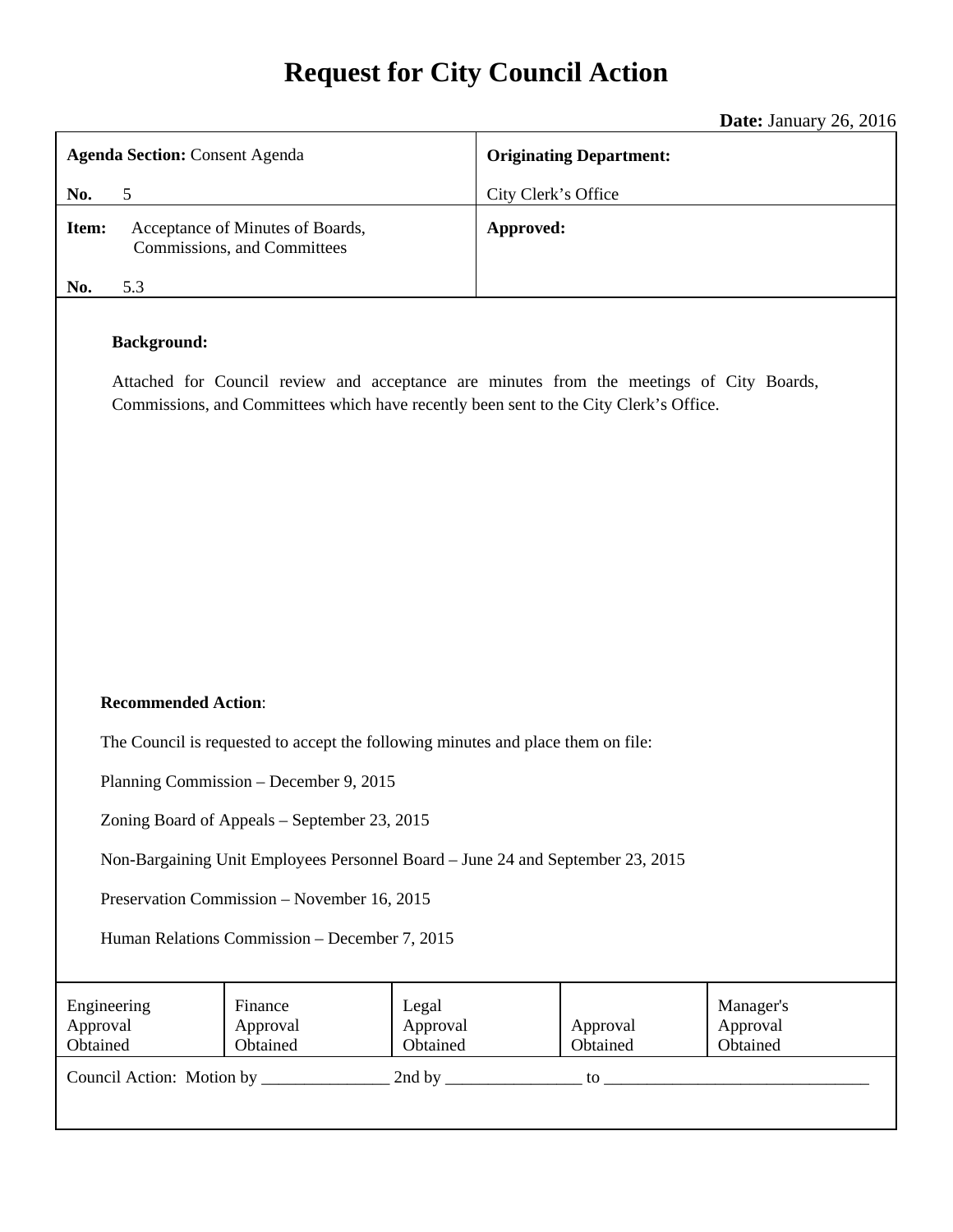

**MINUTES Carbondale Planning Commission Wednesday, December 09, 2015 Room 108, 6:00 p.m. City Hall/Civic Center**

Mr. Anz called the meeting to order at 6:00 p.m.

| LeBeau, Sheffer, Anz, Field, Love, Lilly and Litecky |
|------------------------------------------------------|

**Members Absent:** Barke Schachel and Bradshaw (ex-officio)

**Staff Present:** Taylor and Sergeev

#### **1. Approval of Minutes:**

Ms. Litecky moved, seconded by Mr. Love, to approve the minutes for September 23, 2015.

\_\_\_\_\_\_\_\_\_\_\_\_\_\_\_\_\_\_\_\_\_\_\_\_\_\_\_\_\_\_\_\_\_\_\_\_\_\_\_\_\_\_\_\_\_\_\_\_\_\_\_\_\_\_\_\_\_\_\_\_\_\_\_\_\_\_\_\_\_\_\_\_\_\_\_\_\_\_

The motion to approve the minutes passed with a unanimous voice vote.

#### **2. Report of Officers, Committees, Communications**

There were none

#### **3. Citizen Comments or Questions**

There were none

#### **4. Public Hearings**

**PC 16-04** - John Alleman has requested a text amendment relative to the use of fraternities and sororities in the PA, Professional Administrative Office, zoning district.

Mr. Anz declared Public Hearing PC 16-04 open at 6:05 p.m. and asked Mr. Taylor to read the legal notice.

Mr. Taylor, Planner for the City of Carbondale, read the legal notice.

Mr. Anz asked Ms. Sergeev to present the staff report.

Ms. Sergeev, Planner for the City of Carbondale, was sworn in and read part A of the staff report.

Mr. Anz asked if there were any questions from Commission to staff.

There were none.

Mr. Anz asked if the applicant was present and would like to speak.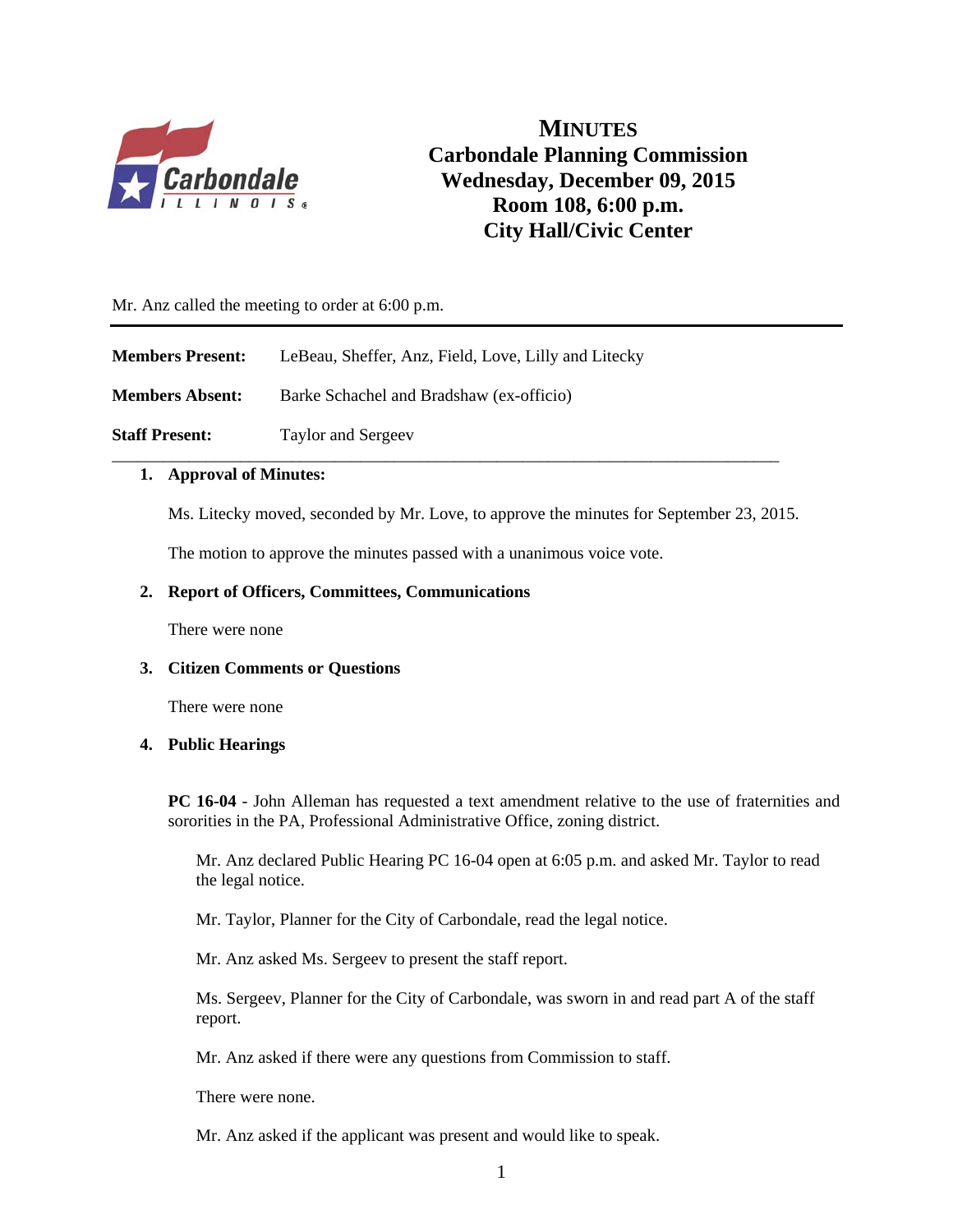Mr. John Alleman, Landlord of 505 W. Main St., came forward to speak in support of his application.

Mr. Anz asked if any members of the Commission had any questions for the applicant.

There were none.

Mr. Anz asked if anyone would like to speak in favor of the application.

Ms. Cynthia Hagan, acting representative of SIU Alpha Gamma Delta Sorority, came forward to speak in favor of the application.

Mr. Anz asked if any members of the Commission had any questions for those in favor of the application.

Ms. Litecky asked Ms. Hagan how many girls at SIU are members of Alpha Gamma Delta.

Ms. Hagan answered that she did not have an exact number but believed it was around 50.

Mr. Anz asked if anyone would like to speak in opposition of the application.

Mr. Gail White, landlord of surrounding property to the subject property, came forward to speak in opposition of the application on behalf of him and his wife, Linda White. Mr. White submitted a letter to be included in the record.

Mr. Anz asked if any members of the Commission had any questions for those in opposition of the application.

There were none.

Mr. Anz asked Ms. Sergeev to complete the staff report.

Ms. Sergeev read parts B and C of the staff report, with a recommendation to approve PC 16- 04.

Mr. Anz asked if there were any questions for staff.

There were none.

Mr. Anz asked if there were any questions from anyone to anyone. There were none.

Mr. Anz declared Public Hearing PC 16-04 closed at 6:33 p.m.

Mr. Love moved, seconded by Ms. Lilly, that the Commission accept as findings of fact part A of the staff report for PC 16-04, the applicant was present and spoke and 1 person spoke in favor and 1 in opposition of the application.

The motion passed on a unanimous voice vote.

There was a discussion among Commission Members pertaining to PC 16-04.

Ms. Litecky stated that she is opposed to the approval due to parking and that in her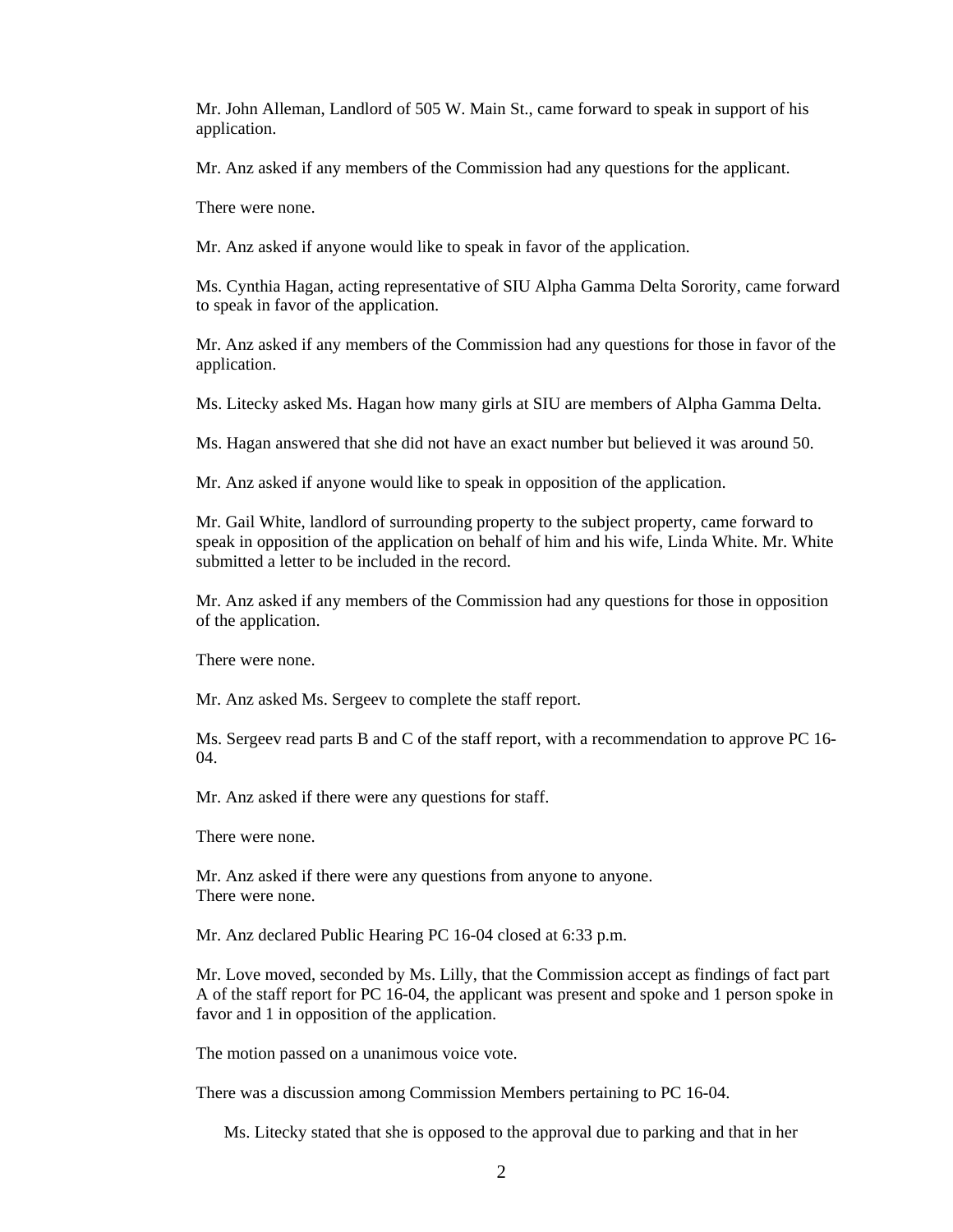history of dealing with the Greek community it has not been positive. Ms. Litecky also made note that there are big homes closer to campus that are zoned appropriately for Fraternities and Sororities.

Mr. Anz stated that his concern is that granting this Text Amendment opens up the opportunity for all the PA districts to be affected now and in the future.

Mr. LeBeau stated that as a criminologist that granting this Text Amendment would help with the safety of the neighborhood, due to having more eyes in the area. Mr. LeBeau believes this Text Amendment would have a minor negative impact on the surrounding area.

Ms. Lilly stated that the only impact she sees is the lack of parking.

Ms. Field stated that she is not opposed to this Text Amendment.

Mr. Anz mentioned that there are Fraternities and Sororities that are incredible stewards to the community and that they should not all be judged by the few bad apples in the Greek community and that they should be judged by their individual histories.

Mr. Love moved, seconded by Ms. Lilly, that the Planning Commission recommend to City Council, approval of PC 16-04.

Roll Call Vote: Yes – 5 (LeBeau, Sheffer, Field, Love, Lilly)  $No-2 (Anz, Litecky)$ 

Mr. Taylor announced that the motion to approve PC 16-04 passed and will be on the City Council Agenda for December 22, 2015

**PC 16-05** - Sorensen Enterprises is requesting a rezoning from R-1-12, Low Density Residential, to PUD, Planned Unit Development, for properties located at 300 West Charles Road and 2000, 2010, and 2020 North Iowa Road.

Mr. Anz declared Public Hearing PC 16-05 open at 6:40 p.m. and asked Mr. Taylor to read the legal notice.

Mr. Taylor, Planner for the City of Carbondale, read the legal notice.

Mr. Anz asked Mr. Taylor to present the staff report.

Mr. Taylor was sworn in and read parts A and B of the staff report.

Mr. Anz asked if there were any questions from Commission to staff.

Ms. Litecky had a few questions relative to Parking, lighting and storm water detention requirements.

Mr. Taylor stated that the applicant would be required to submit a full site plan which conforms to City Code.

Mr. Anz asked if the applicant was present and would like to speak.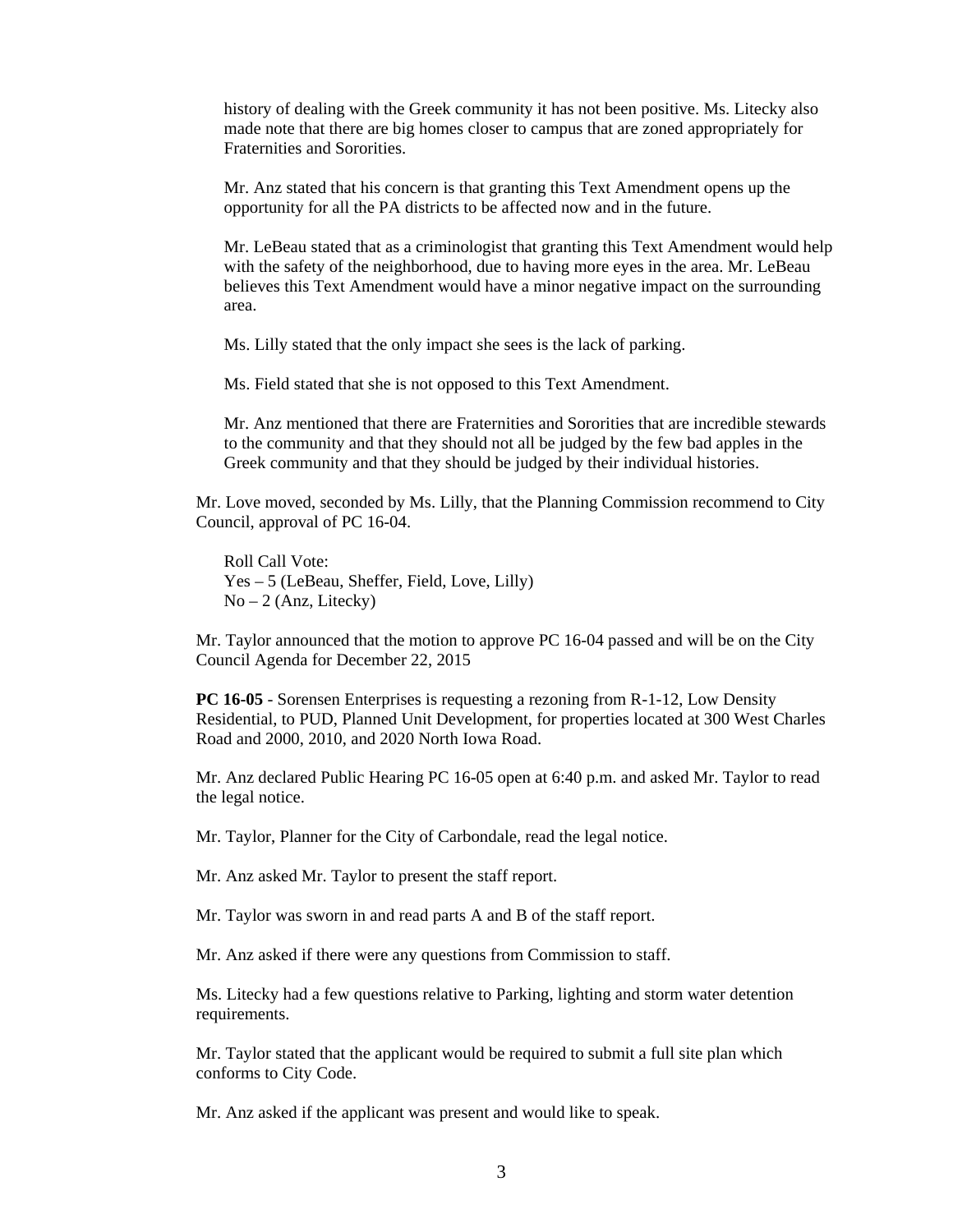The applicant, Lasse Sorensen, was present but did not come forward to speak.

Mr. Anz asked if any members of the Commission had any questions for the applicant.

Mr. Love asked Mr. Sorensen how long he has owned the property.

Mr. Sorensen answered that he has owned the property for about 5 years.

Mr. Anz asked if anyone would like to speak in favor of the application.

There were none.

Mr. Anz asked if anyone would like to speak in opposition of the application.

There were none.

Mr. Anz asked Mr. Taylor to complete the staff report.

Mr. Taylor read part C of the staff report, with a recommendation to approve PC 16-05.

Mr. Anz asked if there were any questions for staff.

There were none.

Mr. Anz asked if there were any questions from anyone to anyone.

There were none.

Mr. Anz declared Public Hearing PC 16-05 closed at 6:54 p.m. Mr. LeBeau moved, seconded by Ms. Litecky, that the Commission accept as findings of fact parts A and B of the staff report for PC 16-05, the applicant was present and no one spoke in favor or in opposition of the application.

The motion passed on a unanimous voice vote.

Mr. Sheffer moved, seconded by Mr. Love, that the Planning Commission recommend to City Council, approval of PC 16-05.

Roll Call Vote: Yes – 7 (LeBeau, Sheffer, Anz, Field, Love, Lilly, Litecky)  $No - 0$ 

Mr. Taylor announced that the motion to approve PC 16-05 passed and will be on the City Council Agenda for December 22, 2015.

**PC 16-06** - Egyptian Electric Cooperative Association has requested a Special Use Permit for an electric public utility substation within an AG, General Agriculture, zoning district for property located at 4 Minnesota Road.

Mr. Anz declared Public Hearing PC 16-06 open at 6:58 p.m. and asked Mr. Taylor to read the legal notice.

Mr. Taylor, Planner for the City of Carbondale, read the legal notice.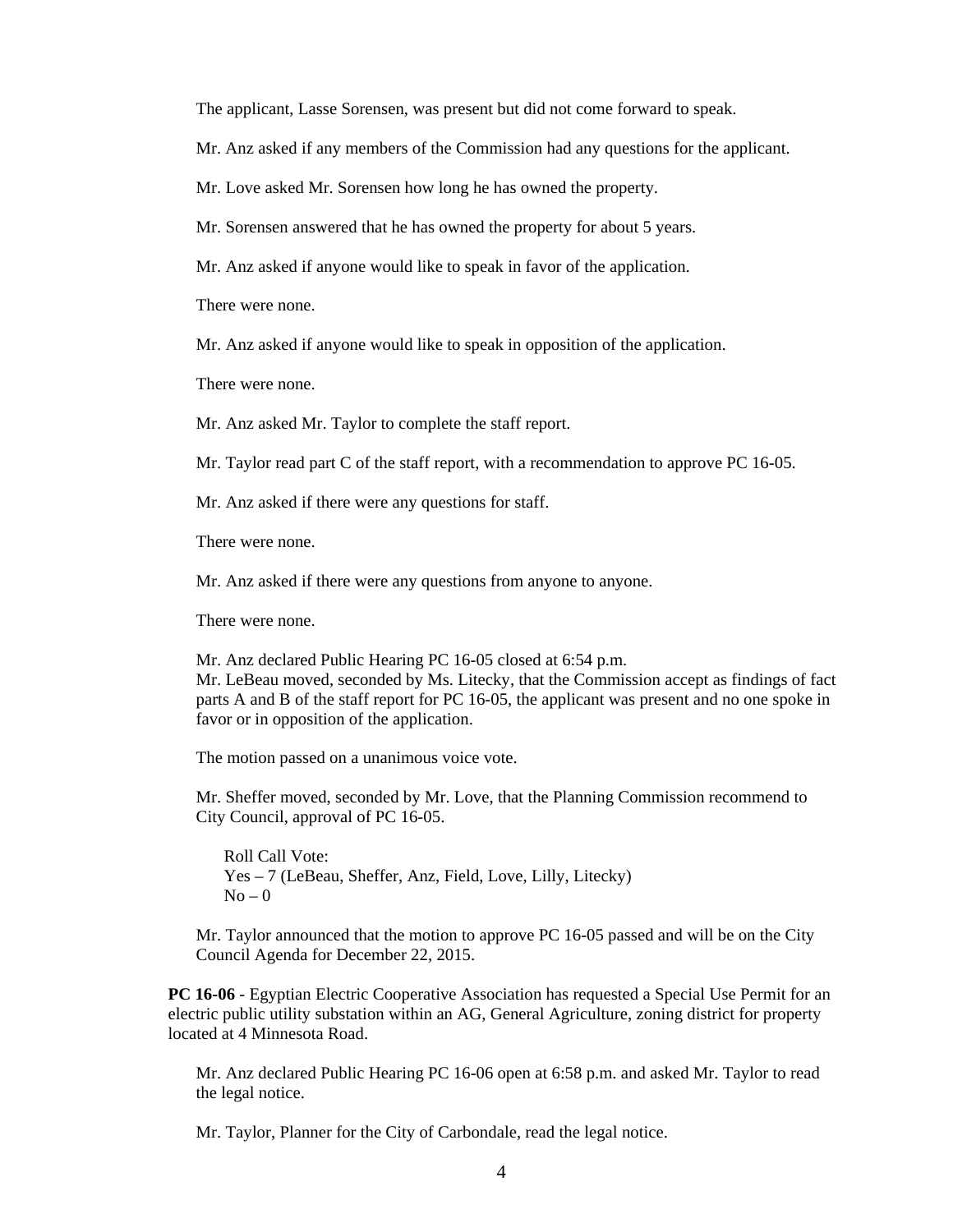Mr. Anz asked Ms. Sergeev to present the staff report.

Ms. Sergeev, Planner for the City of Carbondale, was sworn in and read parts A and B of the staff report.

Mr. Anz asked if there were any questions from Commission to staff.

There were none.

Mr. Anz asked if the applicant was present and would like to speak.

Mr. William Broom, Attorney for Egyptian Electric, came forward to speak in favor of the application.

Mr. Shane Hermetz, Assistant Manager of Egyptian Electric, also came forward to speak in favor of the application.

Mr. Anz asked if any members of the Commission had any questions for the applicant.

There were none.

Mr. Anz asked if anyone would like to speak in favor of the application.

There were none.

Mr. Anz asked if anyone would like to speak in opposition of the application.

There were none.

Mr. Anz asked Ms. Sergeev to complete the staff report.

Ms. Sergeev read parts C, D and E of the staff report, with a recommendation to approve PC 16-06.

Mr. Anz asked if there were any questions for staff.

There were none.

Mr. Anz asked if there were any questions from anyone to anyone.

There were none.

Mr. Anz declared Public Hearing PC 16-06 closed at 7:18 p.m.

Mr. LeBeau moved, seconded by Mr. Sheffer, that the Commission accept as findings of fact parts A and B of the staff report for PC 16-06, the applicants were present and spoke in favor of their application.

Mr. Sheffer moved, seconded by Ms. Lilly, that all 7 criteria be accepted as one.

The motion passed on a unanimous voice vote.

Mr. Love moved, seconded by Ms. Lilly, that all 7 criteria have been met.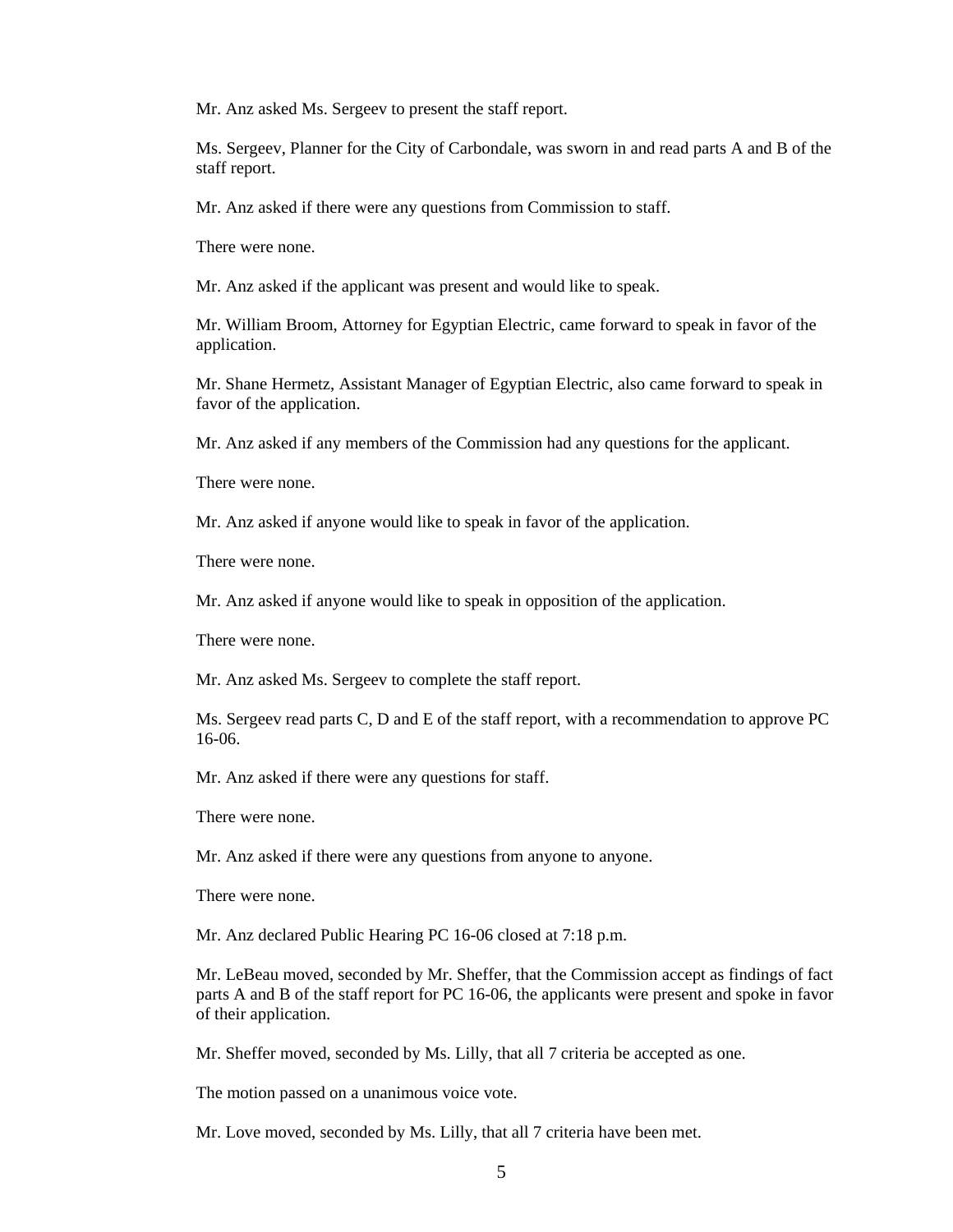Roll Call Vote: Yes – 7 (LeBeau, Sheffer, Anz, Field, Love, Lilly, Litecky)  $No - 0$ 

Ms. Lilly moved, seconded by Ms. Litecky, that the Planning Commission recommend to City Council, approval of PC 16-06.

Roll Call Vote: Yes – 7 (LeBeau, Sheffer, Anz, Field, Love, Lilly, Litecky)  $No - 0$ 

Mr. Taylor announced that the motion to approve PC 16-06 passed and will be on the City Council Agenda for December 22, 2015.

**PC 16-07** - Sumera Makhdoom is requesting a Special Use Permit to allow for the construction of two duplexes in the PA, Professional Administrative Office, zoning district for property located at 301 North Robinson Circle.

Mr. Anz declared Public Hearing PC 16-07 open at 7:22 p.m. and asked Mr. Taylor to read the legal notice.

Mr. Taylor, Planner for the City of Carbondale, read the legal notice.

Mr. Anz asked Mr. Taylor to present the staff report.

Mr. Taylor was sworn in and read parts A and B of the staff report.

Mr. Anz asked if there were any questions from Commission to staff.

There were none.

Mr. Anz asked if the applicant was present and would like to speak.

Ms. Sumera Makhdoom, 1220 Da-Cla-Mar Court, came forward to speak in favor of the application.

Mr. Anz asked if any members of the Commission had any questions for the applicant.

There were none.

Mr. Love asked Ms. Makhdoom how long they have owned the property.

Ms. Makhdoom stated that they have owned the property for about 3 years.

Mr. Anz asked if anyone would like to speak in favor of the application.

There were none.

Mr. Anz asked if anyone would like to speak in opposition of the application.

There were none.

Mr. Anz asked Mr. Taylor to complete the staff report.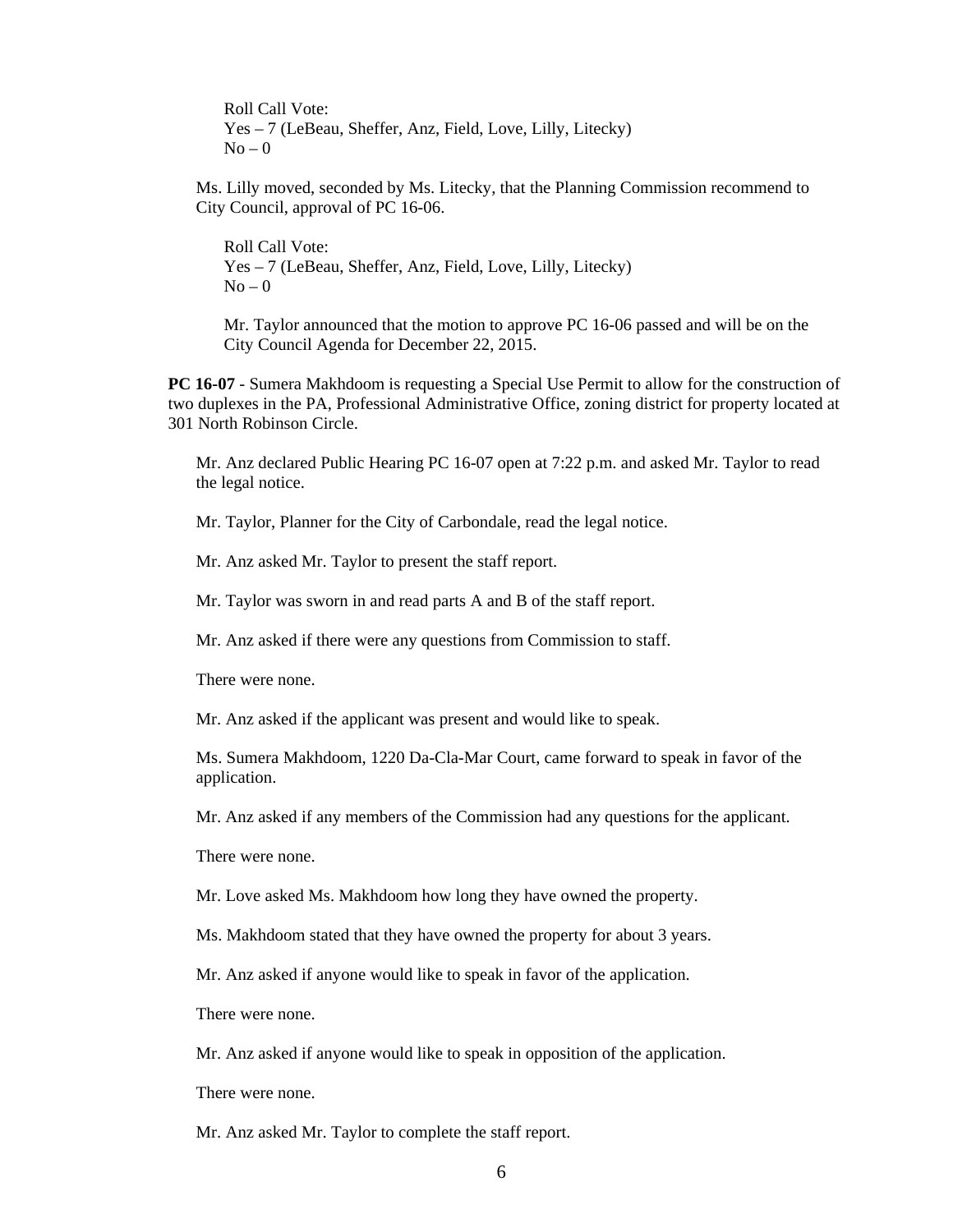Mr. Taylor read parts C and D of the staff report, with a recommendation to approve PC 16- 07.

Mr. Anz asked if there were any questions for staff.

There were none.

Mr. Anz asked if there were any questions from anyone to anyone.

There were none. Mr. Anz declared Public Hearing PC 16-07 closed at 7:35 p.m.

Mr. Sheffer moved, seconded by Ms. Lilly, that the Commission accept as findings of fact Parts A and B of the staff report for PC 16-07, the applicant was present and spoke in favor of their application.

Mr. Sheffer moved, seconded by Mr. Love, that all 7 criteria be voted on as one.

The motion passed on a unanimous voice vote.

Mr. Love moved, seconded by Ms. Lilly, that all 7 criteria have been met.

Roll Call Vote: Yes – 7 (LeBeau, Sheffer, Anz, Field, Love, Lilly, Litecky)  $No - 0$ 

Mr. Love moved, seconded by Mr. Sheffer, that the Planning Commission recommend to City Council, approval of PC 16-07 with the following condition:

1) The development shall be built as shown in Proposed Development Plan, Option 1 and Proposed Street View, Option 1.

Roll Call Vote: Yes – 7 (LeBeau, Sheffer, Anz, Field, Love, Lilly, Litecky)  $No - 0$ 

Mr. Taylor announced that the motion to approve PC 16-07 passed and will be on the City Council Agenda for December 22, 2015.

#### **5. Old Business**

None

#### **6. New Business**

**A.** Election of Officers for 2016.

Mr. Love, Ms. Lilly and Ms. Litecky volunteered to head the Officers Committee.

**B.** Proposed Meeting Schedule for Calendar Year 2016. Ms. Litecky moved, seconded by Mr. Love, that the Calendar for 2016 be accepted as printed.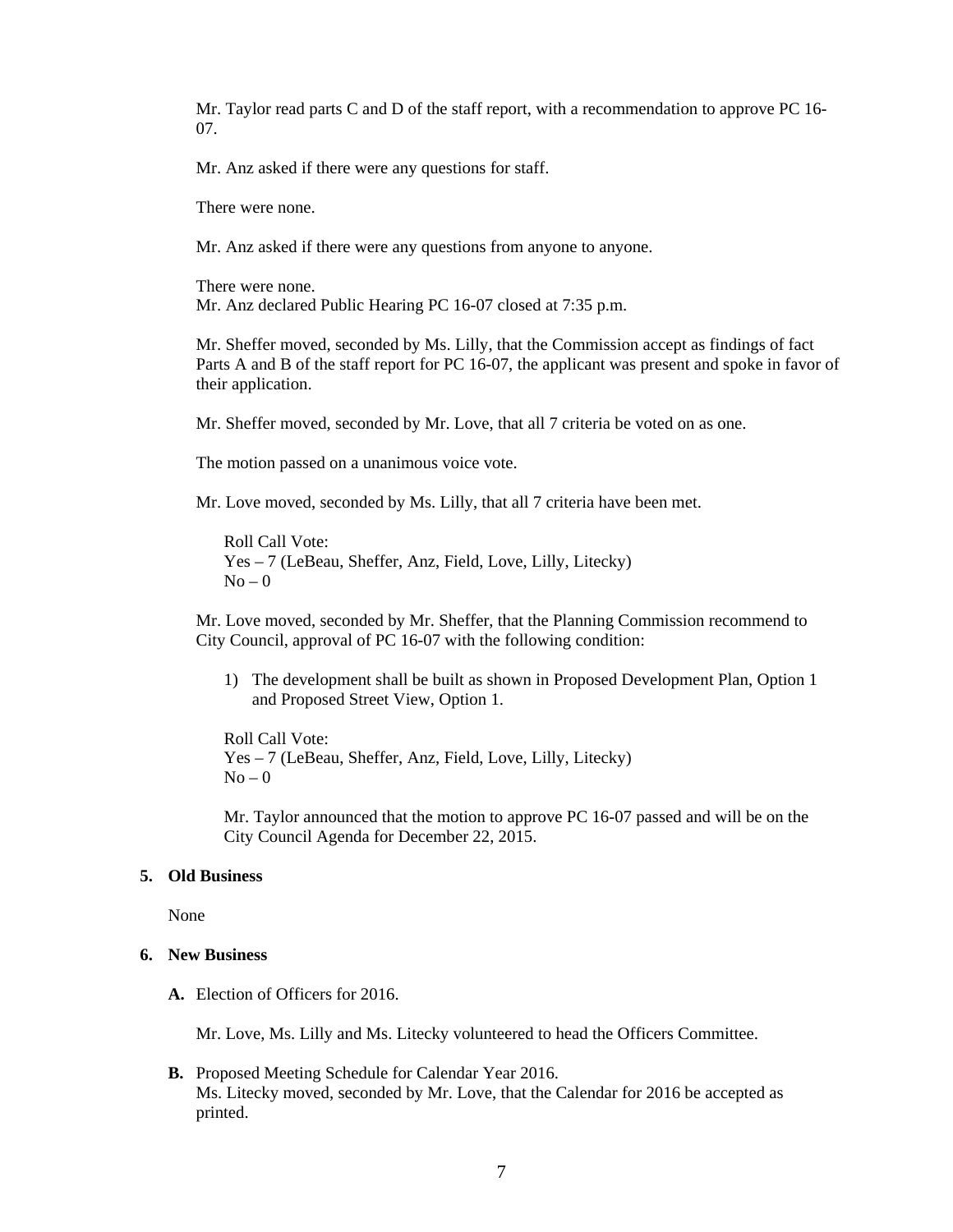Motion passed with a unanimous voice vote.

**C.** City Council Agendas from October 6, October 20, November 3, and November 17, 2015.

Mr. Taylor reviewed the City Council meetings, related to Planning.

### **7. Adjournment**

Mr. Anz adjourned the meeting at 7:44 p.m.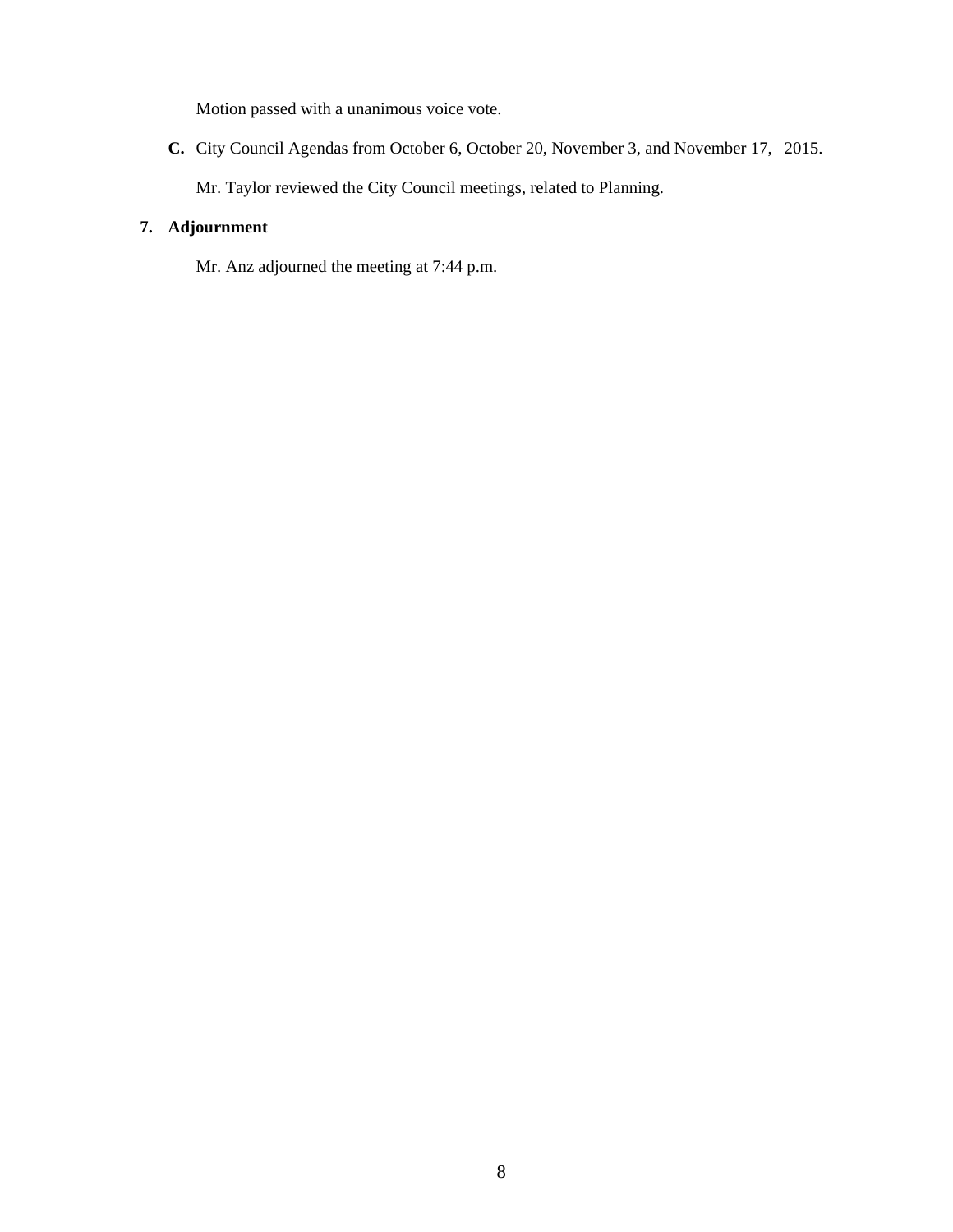

| <b>MEMBERS PRESENT:</b> | LeBeau, Sheffer, Anz, Field, Litecky, Lilly, Love |
|-------------------------|---------------------------------------------------|
| <b>MEMBERS ABSENT:</b>  | Barke, Schachel                                   |
| <b>STAFF PRESENT:</b>   | Wallace, Taylor                                   |

### **1. Call to Order and Roll Call**

Roll call was completed and the determination of a quorum was made.

**2. Approval of Minutes:** Ms. Lilly moved, seconded by Mr. Sheffer, to approve the minutes of October 15, 2014.

The motion was approved by a unanimous voice vote.

#### **3. Citizen Comments or Questions:**

None

#### **4. Hearing**

A. **ZBA 16-01** – Rolf Schilling of the 3880 Land Trust is requesting a variance from Sections 15-4.4.5.B(d) and 15-4.1.4.B.7 of the Carbondale Revised Code for property located at 601 East Walnut Street.

Mr. Anz opened the Public Hearing at 6:00 p.m. and asked Mr. Wallace to read the Legal Notice.

Mr. Wallace read the Legal Notice.

Mr. Anz asked Mr. Taylor to present the staff report.

Mr. Taylor, Planner for the City of Carbondale, was sworn in and presented the staff report for ZBA 16-01.

Mr. Anz asked if the applicant was present and would like to step forward and present their case.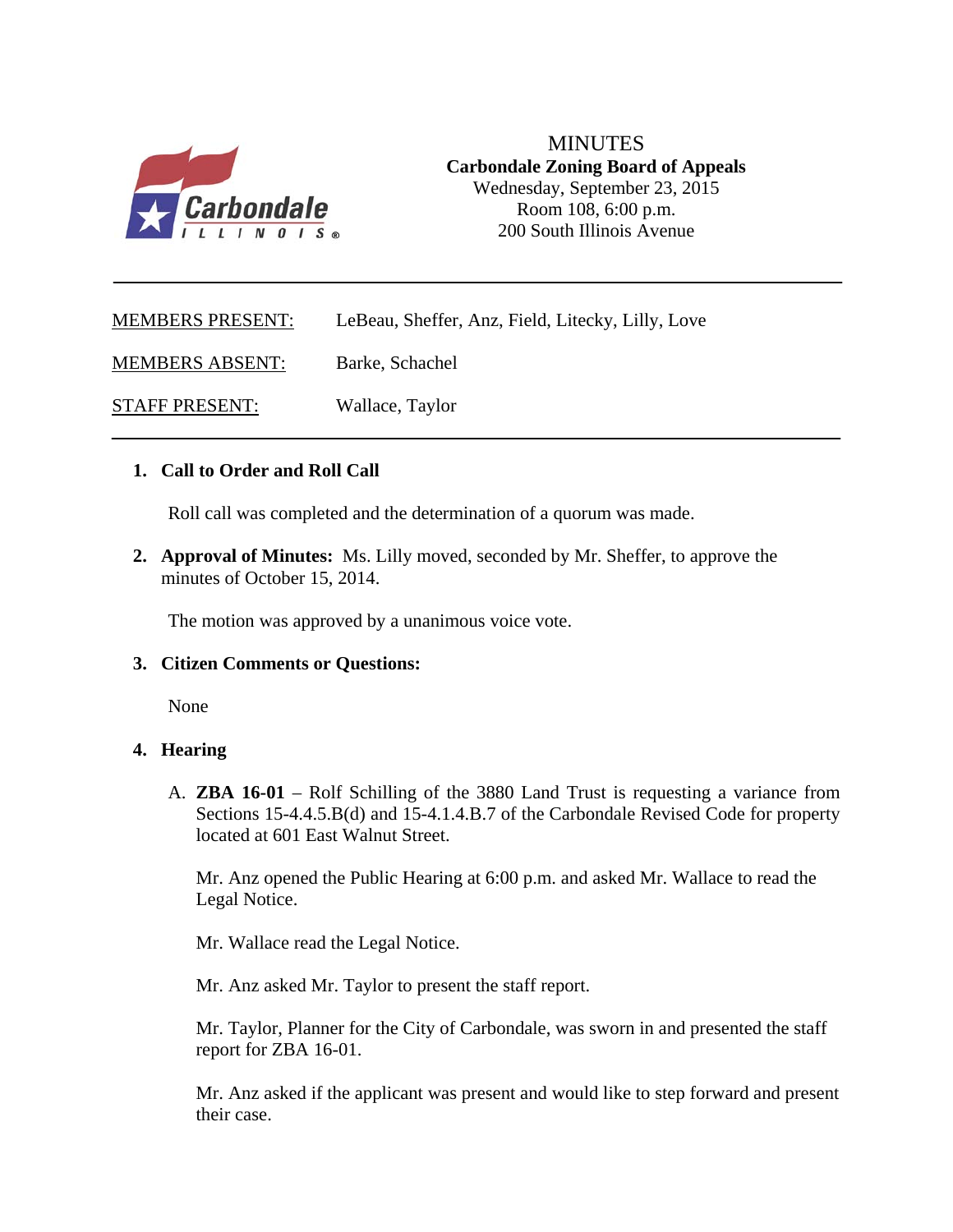Mr. Schilling stepped forward to introduce himself but wanted to reserve his right to present his case at a later time in the hearing.

Mr. Anz asked if there were any questions for the applicant.

There were none

Mr. Anz asked if anyone would like to speak in support.

There were none

Mr. Anz asked if anyone would like to speak in opposition.

There were none

Mr. Anz asked Mr. Taylor to read the conclusion of the staff report.

Mr. Taylor read the conclusion of the staff report with recommendation that the Zoning Board of Appeals act on the requested variances as two separate items. Based on the analysis presented in the report, staff's recommendations are as follows:

- 1) The Zoning Board of Appeals approve the applicant's request for a variance from the parking lot buffer requirement, under the condition that the applicant will provide for the planting of trees on public right-of-way.
- 2) The Zoning Board of Appeals deny the applicant's request for a variance from the regulation which prohibits the use of parking lot surfaces for storm water detention.

Mr. Anz asked if there were any questions the Board had for staff.

Mr. Sheffer asked why it appears that the applicant is being penalized, in having to pay for a more costly storm water detention system, due to his property size being minimized because the road was widened by the government. Mr. Sheffer also asked if staff knew what the cost would be for underground water retention and if it was feasible.

Mr. Wallace explained that he did not know the cost but he did know from one site to another that the cost can vary significantly due to size, land slope, materials, and other various reasons and that he believed underground storm water detention was feasible for the site.

Mr. Sheffer expressed that he cannot agree that it is feasible without knowing the cost of the project.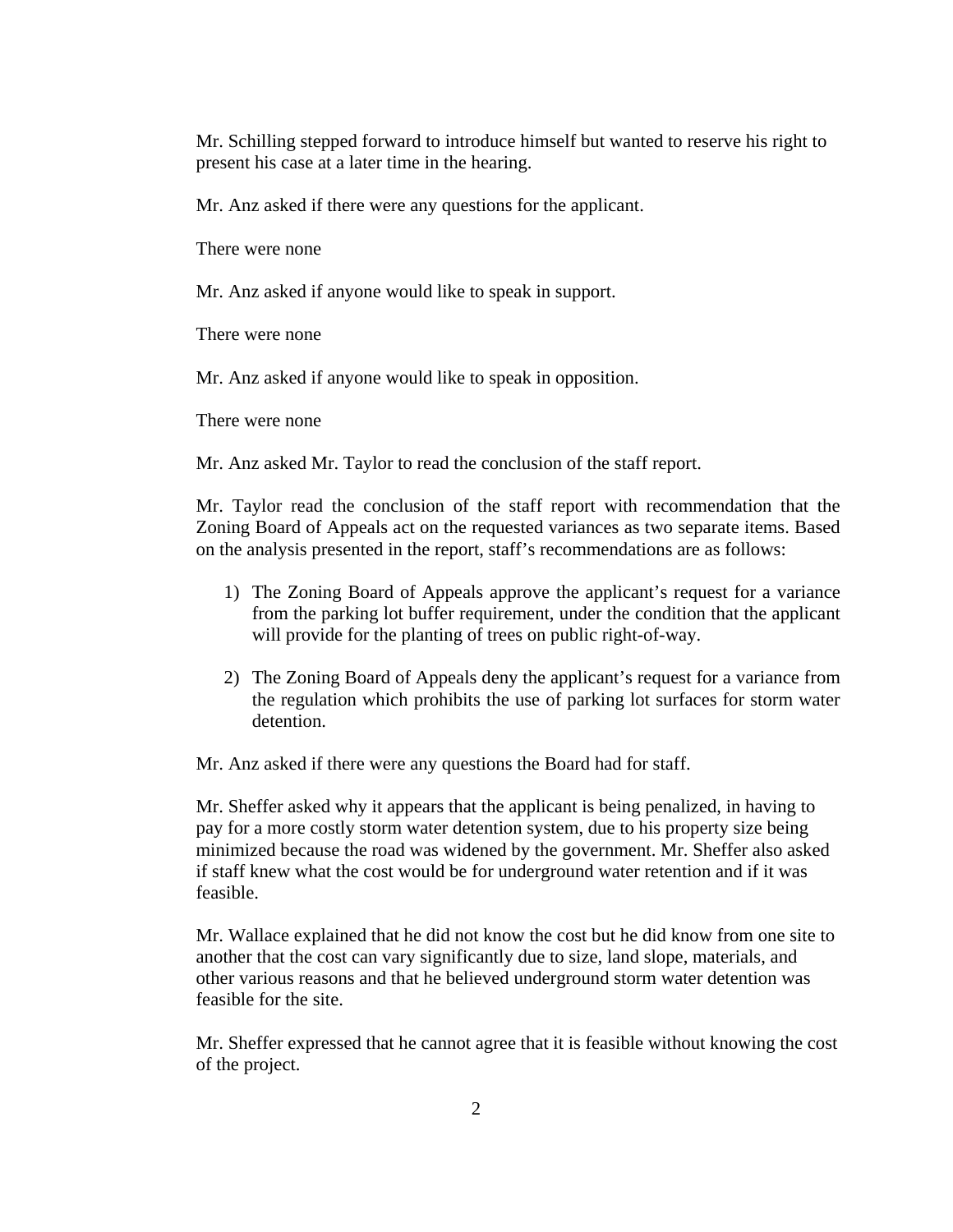Mr. Wallace stated that as a Board we are not here to look at the cost of a project but rather to look at the code and determine if there is a hardship present that prevents the applicant to develop the property by Code.

Mr. Anz stated it is not that the applicant is being penalized, it is the issue of retaining storm water detention in a parking lot where it will not work. There is another viable option of underground water retention.

Mr. Sheffer asked Mr. Anz why he believed storm water detention in the parking lot would not work.

Mr. Anz stated that it is his opinion from 30 years of experience as an architect.

Mr. Sheffer had questions about 900 East Walnut and why there was a waiver granted for that project and why staff is only recommending one of the two variances be granted for the property in question.

Mr. Wallace explained that the difference between the current property in question and 900 East Walnut is that 900 East Walnut was previously a fully developed lot with no net increase in storm water runoff for the new development. The current property in question at 601 East Walnut is primarily a grass lot so there will be a net increase when developed. Mr. Wallace also explained that staff is recommending approval of the parking lot buffer because there is no other option in this development and without this variance the development cannot move forward. He continued to explain that staff is recommending to deny above ground parking lot storm water detention because there is another and better option that fits within the Code.

There was some discussion pertaining to questions the Board had for staff regarding clarification of Exhibits A & B.

Mr. Anz asked if there was anyone in support of the applicant.

Mr. Whiteside, owner of Whiteside Surveying, came forward to present his case in support of Mr. Schilling.

Mr. Schilling came forward to present his case in support of his application.

Mr. Anz asked if there were any questions from anyone to anyone.

Mr. Anz asked if Mr. Sean Henry would come forward to answer some questions or comment on the application.

Mr. Sean Henry, City of Carbondale Public Works Director, came forward and introduced himself.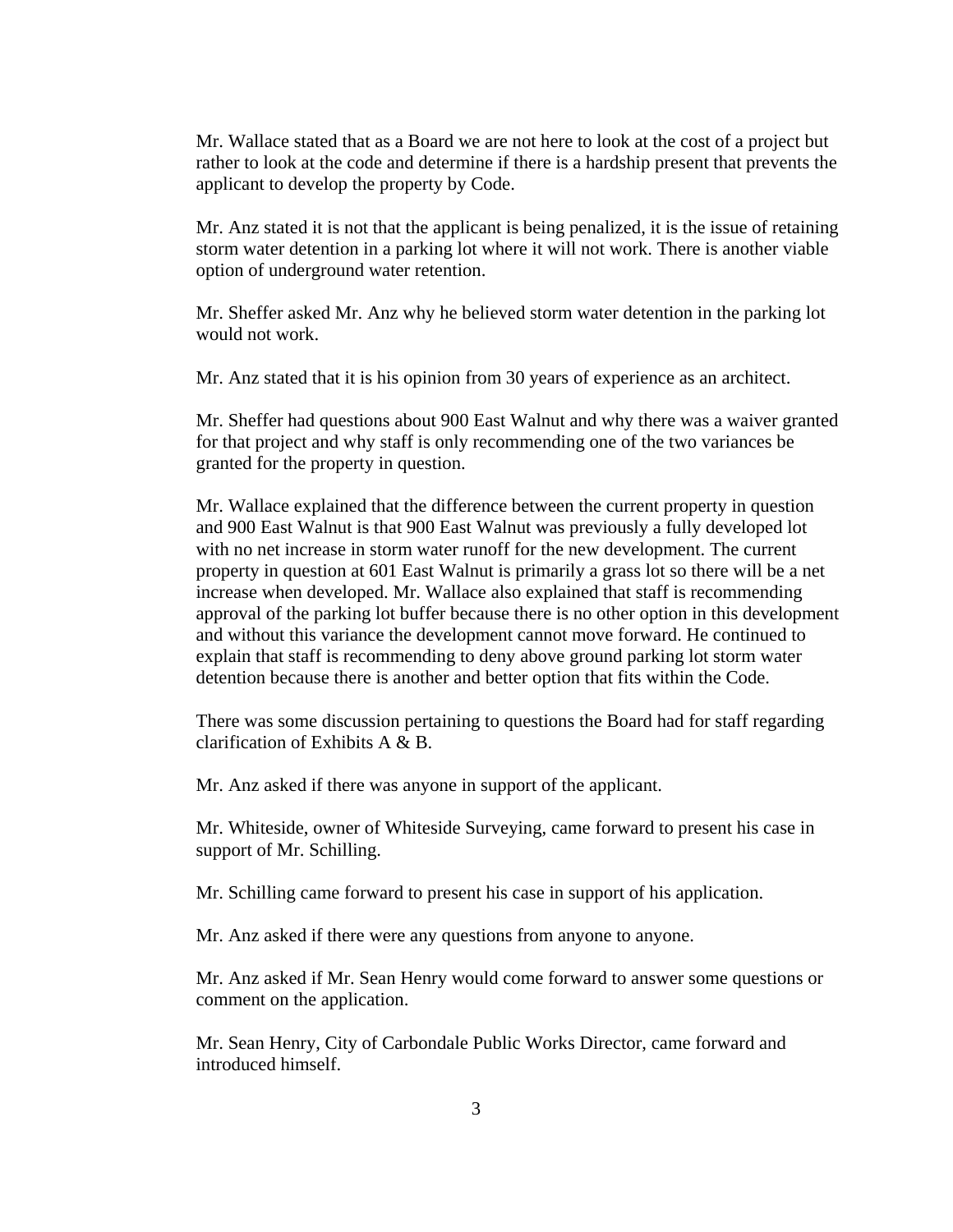The Board asked for some history about surface detention in parking lots.

Mr. Henry stated that the history of storm water detention proves that it does not work. In theory, calculations show that it should work but realistically it simply does not work.

Mr. Sheffer and Mr. Henry held a discussion about how storm water detention is supposed to work.

Mr. Whiteside came forward to clear up some confusion about the design for water detention in this parking lot.

Mr. Anz asked for closing statements from the applicant.

Mr. Schilling came forward to speak in favor of his application.

Mr. Anz declared Public Hearing 16-01 closed at 7:11 p.m.

Ms. Litecky moved, seconded by Ms. Lilly, that the City has jurisdiction over this case.

The motion was approved by a unanimous voice vote.

Ms. Litecky moved, seconded by Ms. Lilly, that the applicant has standing to bring the case to the Board.

The motion was approved by a unanimous voice vote.

Ms. Field moved, seconded by Ms. Litecky, of finding of facts.

The motion was approved by a unanimous voice vote.

Mr. Sheffer moved, seconded by Ms. Lilly, to vote on criteria as one.

Roll Call Vote Yes – 6 (Sheffer, Anz, Field, Litecky, Lilly, Love)  $No-1$  (LeBeau)

Ms. Litecky moved, seconded by Ms. Lilly, that the applicant meets all 5 criteria.

 Roll Call Vote  $Yes - 2 (Sheffer, Lilly)$ No –5 (LeBeau, Anz, Field, Litecky, Love)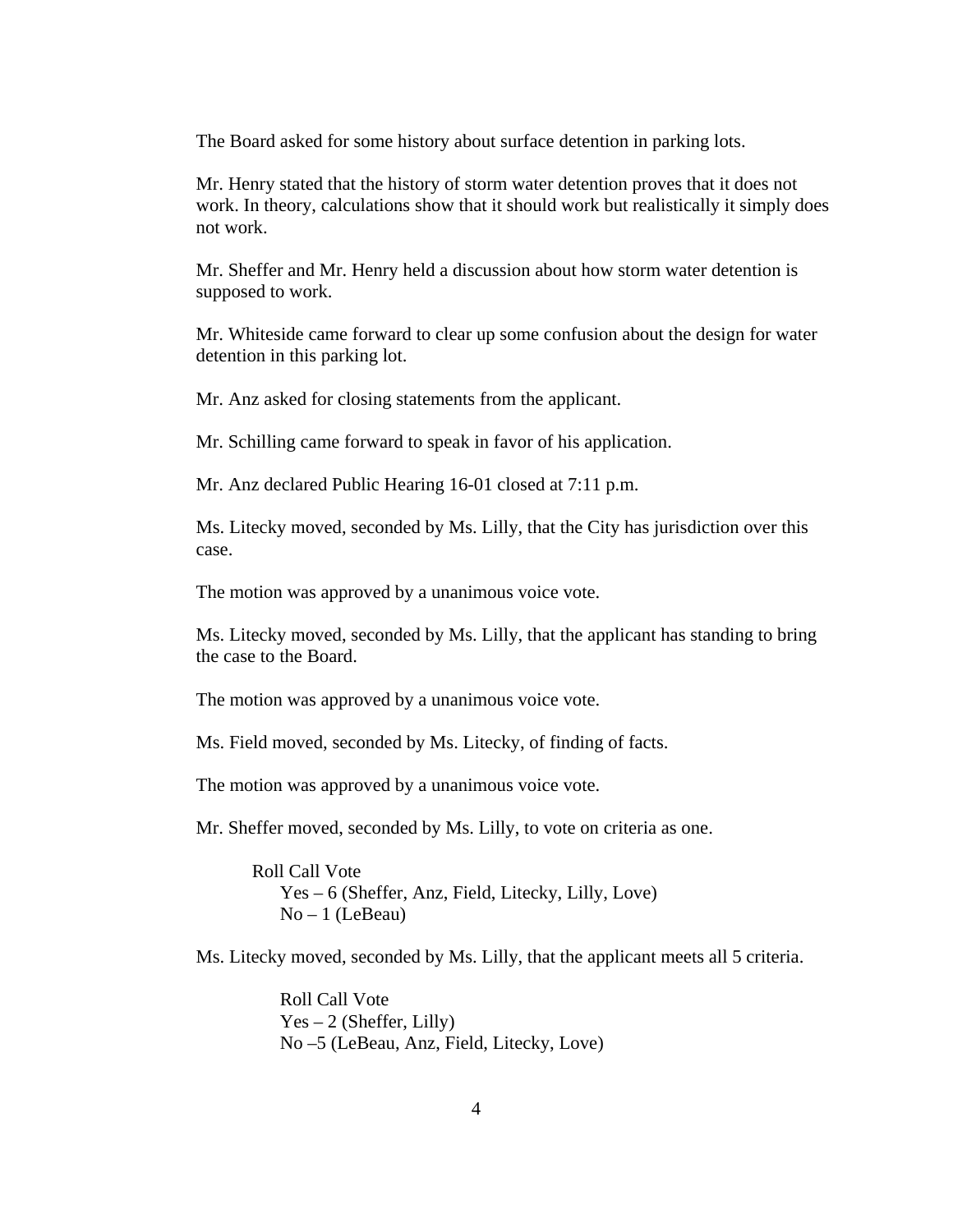Mr. Sheffer moved, seconded Mr. Love, to vote to approve the variance from the parking lot buffer requirement, under the condition that the applicant will provide for the planting of trees on public right-of-way.

Roll Call Vote: Yes – 7 (LeBeau, Sheffer, Anz, Field, Litecky, Lilly, Love)  $No - 0$ 

Mr. Sheffer moved, seconded Mr. Lilly, to vote to approve the variance from the regulation which prohibits the use of parking lot surfaces for storm water detention.

Roll Call Vote: Yes – 2 (Sheffer, Lilly) No – 5 (LeBeau, Anz, Field, Litecky, Love)

Mr. Wallace thanked Mr. Schilling for his application and stated that he would receive written notification of the variance approval within 10 days.

#### **5. Old Business:**

None

#### **6. New Business:**

None

#### **7. Adjournment:**

Mr. Anz adjourned the meeting at 7:20 p.m.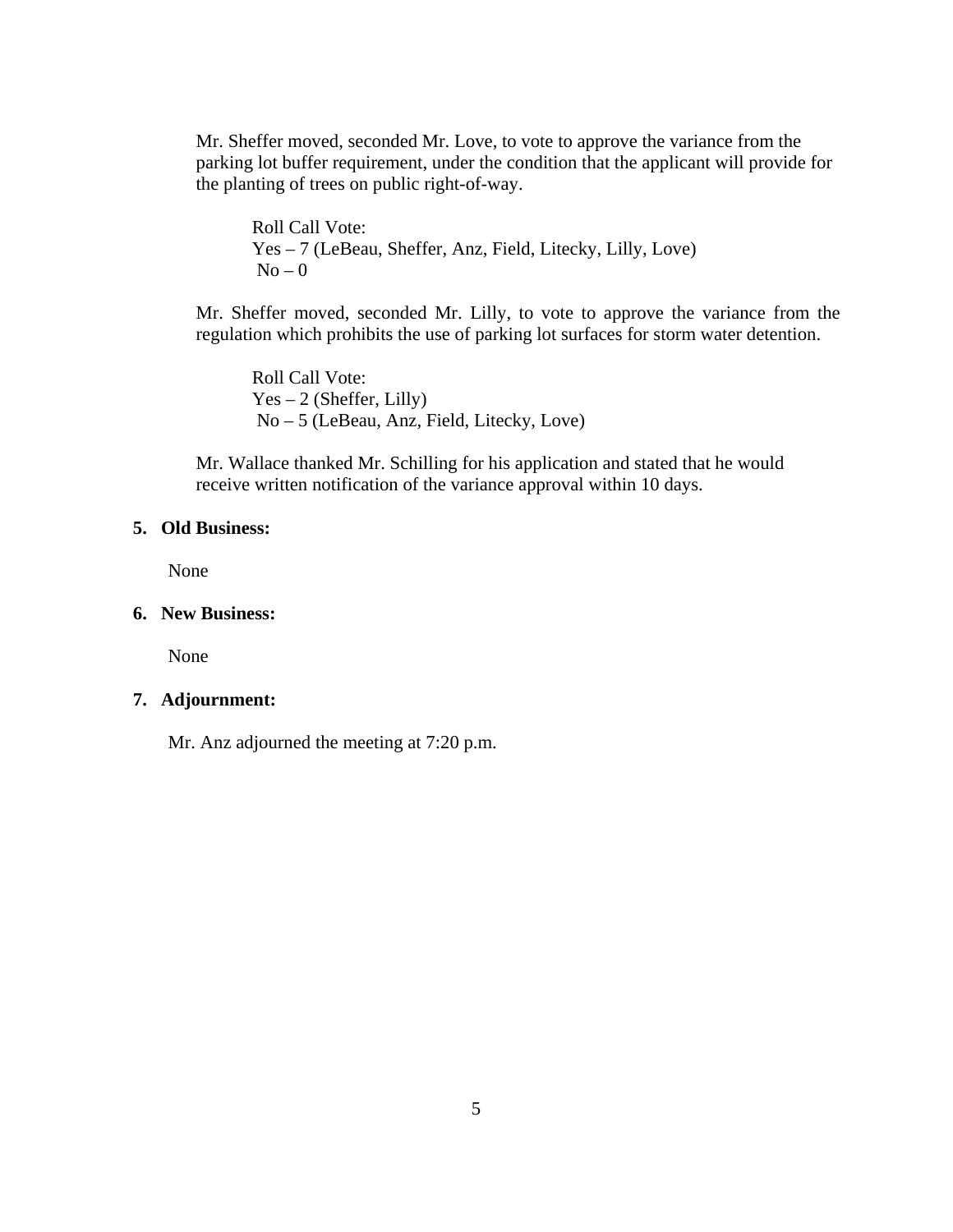

The City of Carbondale's Non-Bargaining Unit Employees (NBUE) Personnel Board held a meeting on Wednesday, June 24, 2015, in Conference Room B of the Civic Center, 200 S. Illinois Avenue. The meeting was called to order at 2:05 p.m., by Chair Ron Bryant, with the following members of the Board present/absent:

### **2. Roll Call**

Present: Ron Bryant, Alicia Burtley, David Chamness, Jeffrey Doherty, Charles Vaught, Harvey Welch

Absent: Travis Taylor

Administrative Services Director/Human Resources Manager Deborah McCoy, City Attorney Mike Kimmel and City Manager Kevin Baity were present.

### **3. Approval of Minutes**

Motion was made by Ms. Burtley and seconded by Mr. Doherty to approve the minutes of the Regular meeting held on May 6, 2015, 2015 with the correction that the motion made by Mr. Welch and seconded by Ms. Burtley to advise the City Manager of its concerns regarding the November 24, 2014 meeting was reported as failed, but actually passed. VOTE: All voted aye.

Minutes of closed meetings are required to voted upon twice a year. The minutes will be presented for approval at a future meeting.

### **4**. **Closed Meeting**

Motion was made by Ms. Burtley and seconded by Mr. Welch to go into closed session pursuant to 5 ILCS  $120/2(c)1$  at 3:40 p.m. VOTE: All voted aye.

Motion was made by Mr. Doherty and seconded by Mr. Vaught to end the closed session and return to the regular meeting pursuant to 5 ILCS 120/2(c)1 at 4:03 p.m. VOTE: All voted aye.

#### **5. Old/Unfinished Business**

#### A. Orientation

Chair Bryant distributed updated copies of the Orientation handout. Department heads would be informed and educated about the Orientation program which is scheduled to begin in December 2015.

#### B. Time Donation

City Manager Baity indicated that he has reviewed various time donation programs from other municipalities and discussed with department heads. A committee, consisting of a representative Non-Bargaining Unit Employees Personnel Board Meeting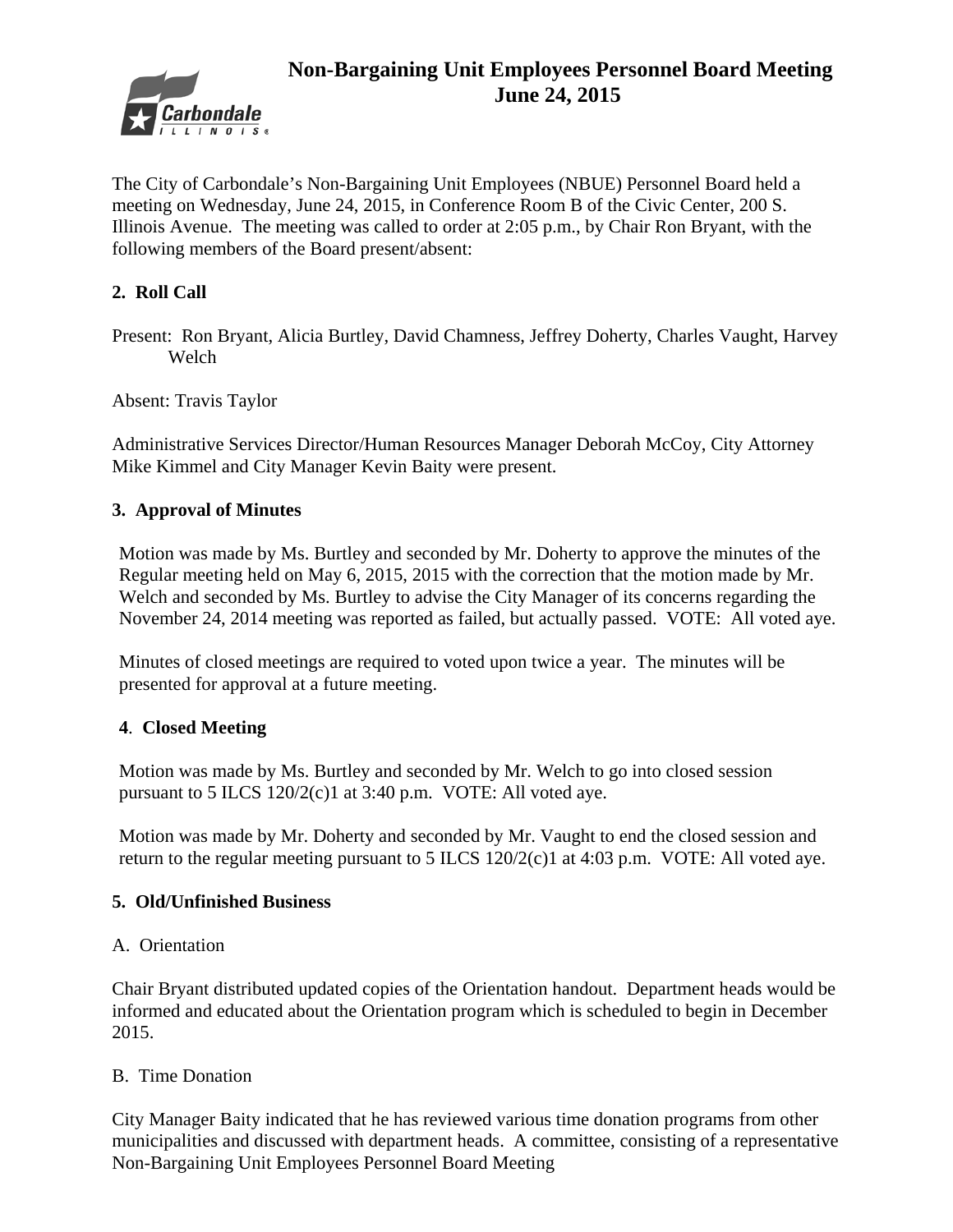from the City Manager's Office, a department head and third person, would be appointed to review requests and determine eligibility. There was discussion regarding what kinds of situations constitute or qualify for time donation, the amount of time an employee could be out on time donated, criteria established for the use of time donation to insure consistency and objectiveness, whether a bank or case-by-case situation would work best, the advancement of leave time that would be paid back over time as an option, and a maximum on the amount of time advanced.

### C. Vacation Leave Payout

City Attorney Kimmel explained that the NBUE Rules & Regulations say that there is no limit to the amount of time an employee can earn, however compensation for unused vacation leave earned shall not exceed a maximum of one and one half times the amount of vacation earned in a year. Mr. Kimmel suggested a change in the NBUE language so there is consistency with the state statute that says pay what is earned. The Board discussed ways to address the issue including not allowing employees to accrue any further and grand fathering current employees who have leave time above the cap. Mr. Kimmel commented that he could add a clause with an incentive such as if the time above the cap is used in the next year or two, an additional week would be given by the City. Motion was made by Mr. Doherty and seconded by Mr. Welch for Mr. Kimmel to draft new language that would be in line with the state statute. VOTE: All voted aye.

### D. Funeral/Bereavement Leave

Mr. Baity stated that he and the City Attorney had reviewed funeral and bereavement leave language in the bargaining contracts, as well as the NUBE Rules & Regulations, and put together wording that is consistent for City employees. Bereavement Leave: Upon request, an eligible employee shall be granted three (3) consecutive days of leave within fourteen (14) days of the death with pay for the attendance of a funeral or comparable services, related travel time and/or time necessary to conduct arrangements or other necessary business related to the death of a member of his/her immediate family or member of his/her household. Immediate family shall include spouse, children, siblings, parents, grandparents, grandchildren, great-grandparents, and in-laws in the same order. The term family will also include step-parents, step-children, stepbrothers, stepsisters, and anyone maintaining a family relationship living in an employee's home. Additional leave for bereavement may be approved by the Department Head and the City Manager by use of vacation or sick pay. The City Manager may approve leave without pay when the employee does not have vacation or sick time available. Motion was made by Mr. Doherty

and seconded by Mr. Welch to recommend approval of the proposed new wording for Funeral Leave for Sec. 13-8 of the NBUE Rules and Regulations. VOTE: All voted aye.

### E. Grievance Procedure/Process/Status

Mr. Bryant disseminated a handout suggesting the following: "The event occurs. 21 Days to file written grievance to Supervisor, tracking form started, answer within 5 working days. Next, all documentation to Department Head, their decision within 10 working days. Next, all documentation to the NBUE Board to consider. Their recommendation to City Manager within 30 working days." These changes would allow 21 days for employees to file a grievance, and Non-Bargaining Unit Employees Personnel Board Meeting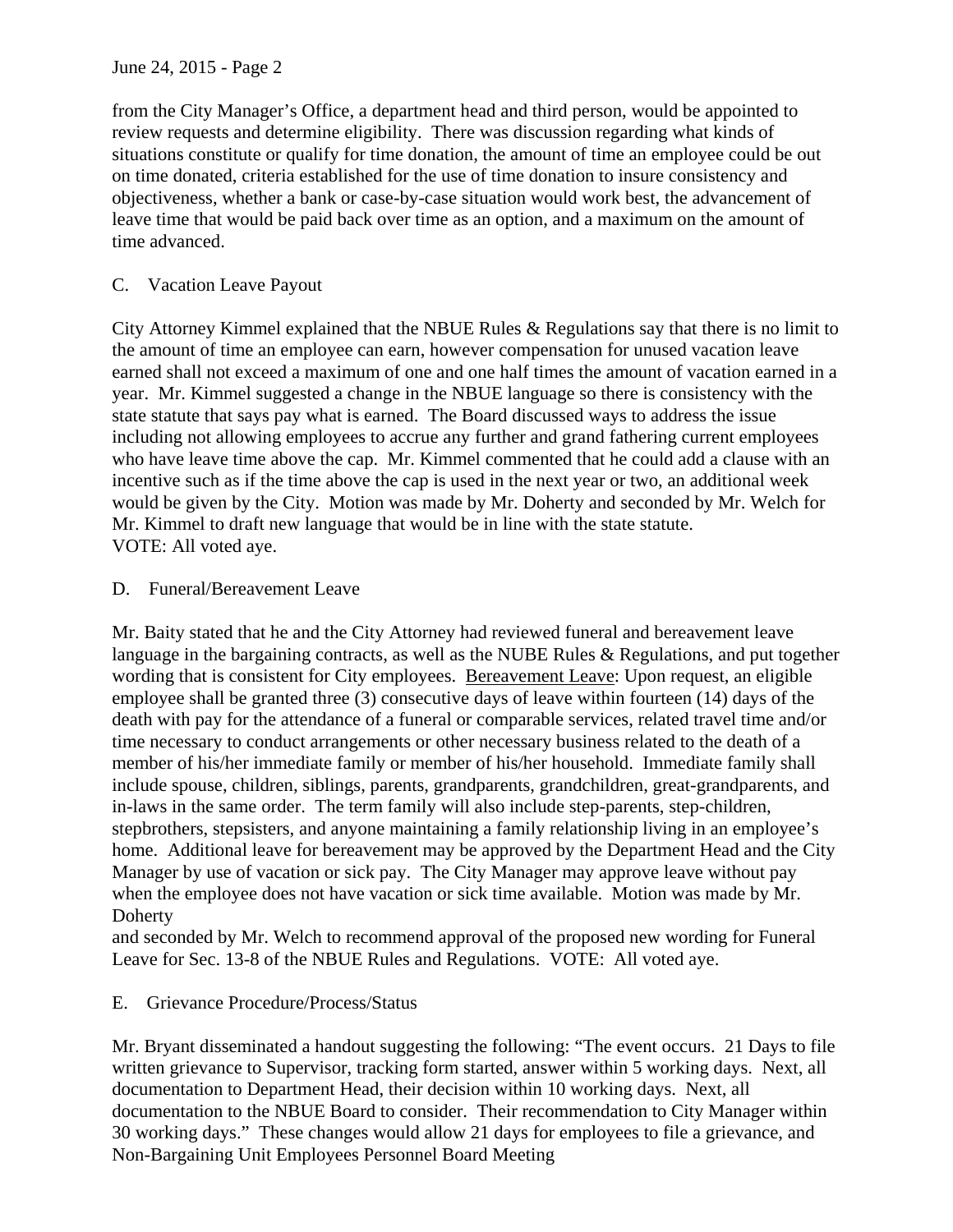June 24, 2015 - Page 3

removes the HR Manager from the process and eliminates the possibility of the HR Manager overriding a decision made by another department head. Following discussion, motion was made by Mr. Doherty and seconded by Mr. Welch to eliminate steps B and part of C of the grievance process without changing the remainder of the procedure. VOTE: All voted aye.

Mr. Chamness suggested that a tracking form be developed and Mr. Kimmel will revise the Grievance Procedure to reflect the changes.

#### **6. New Business**

Elections - Mr. Bryant opened the floor for nominations for a Chair and Vice Chair. Mr. Welch nominated Mr. Bryant for Chair and Ms. Burtley for Vice Chair. Motion was made by Mr. Doherty and seconded by Mr. Welch to close nominations. VOTE: All voted aye. Motion was made by Mr. Welch and seconded by Mr. Doherty to elect Mr. Bryant as Chair and Ms. Burtley as Vice Chair. VOTE: All voted aye.

#### **7. Citizens' Comments and Questions**

None

### **8. ANNOUNCEMENTS**

The next Personnel Board meeting is scheduled for July 29, 2015.

\_\_\_\_\_\_\_\_\_\_\_\_\_\_\_\_\_\_\_\_\_\_\_\_\_\_\_\_\_\_\_\_\_\_\_\_\_\_\_\_\_\_\_\_\_\_\_\_\_

#### **9. ADJOURNMENT**

There being no further business, motion was made by Mr. Welch and seconded by Ms. Burtley to adjourn. Meeting adjourned at 4:30 p.m.

| Recorded by Deborah Walton McCoy           |                        |
|--------------------------------------------|------------------------|
| <b>Administrative Services Director/HR</b> | Approved by the Board: |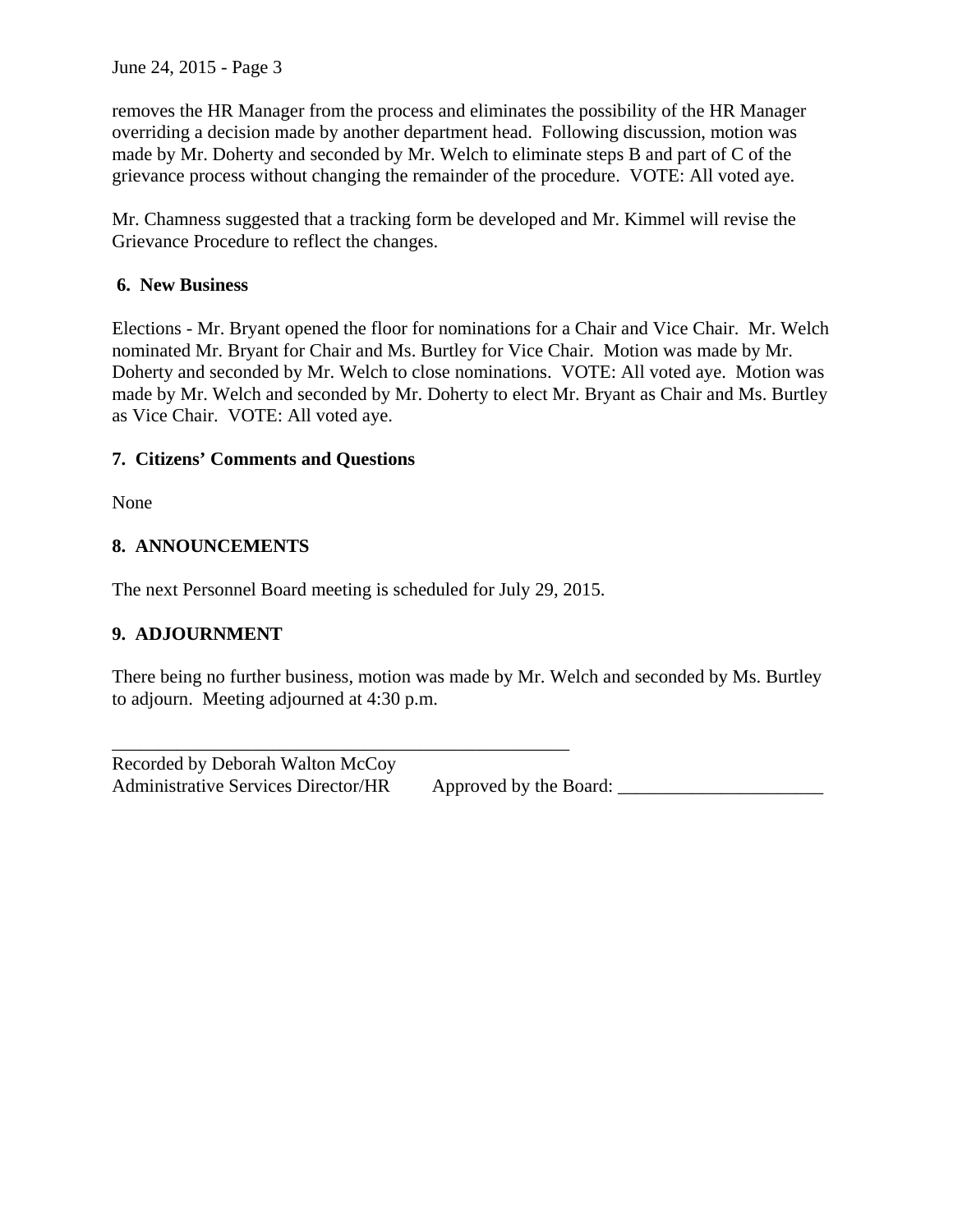

# **Non-Bargaining Unit Employees Personnel Board Meeting September 23, 2015**

The City of Carbondale's Non-Bargaining Unit Employees (NBUE) Personnel Board held a meeting on Wednesday, September 23, 2015, in Conference Room B of the Civic Center, 200 S. Illinois Avenue. The meeting was called to order at 3:06 p.m., by Chair Ron Bryant, with the following members of the Board present/absent:

### **2. Roll Call**

Present: Ron Bryant, Alicia Burtley, David Chamness (arrived 4:42 p.m.), Jeffrey Doherty, Charles Vaught, Harvey Welch (arrived 3:27 p.m.)

### Absent: Chuck Vaught

Administrative Services Director/Human Resources Manager Deborah McCoy and City Attorney Mike Kimmel.

### **3. Approval of Minutes**

Motion was made by Mr. Doherty and seconded by Mr. Taylor to approve the June 24, 2015, minutes as amended with the following: The motion to approve ending the closed session was made by Mr. Doherty and seconded by Mr. Vaught. Page 3 should reflect Mr. Welch rather than Mr. Harvey. VOTE: All voted aye.

### **4. Agenda**

Item G. Sick Leave Payout was deleted from the agenda.

### **5. Old/Unfinished Business**

### A. Orientation

Chair Bryant indicated he had not heard a response from City Manager Baity. Orientation is scheduled to begin in January 2016.

### B. Time Donation

Chair Bryant indicated that he has not heard back from City Manager Baity, and the item will appear on the agenda for the next meeting. Mr. Kimmel commented that what is being practiced is not contrary to the Personnel Rules as it is not covered.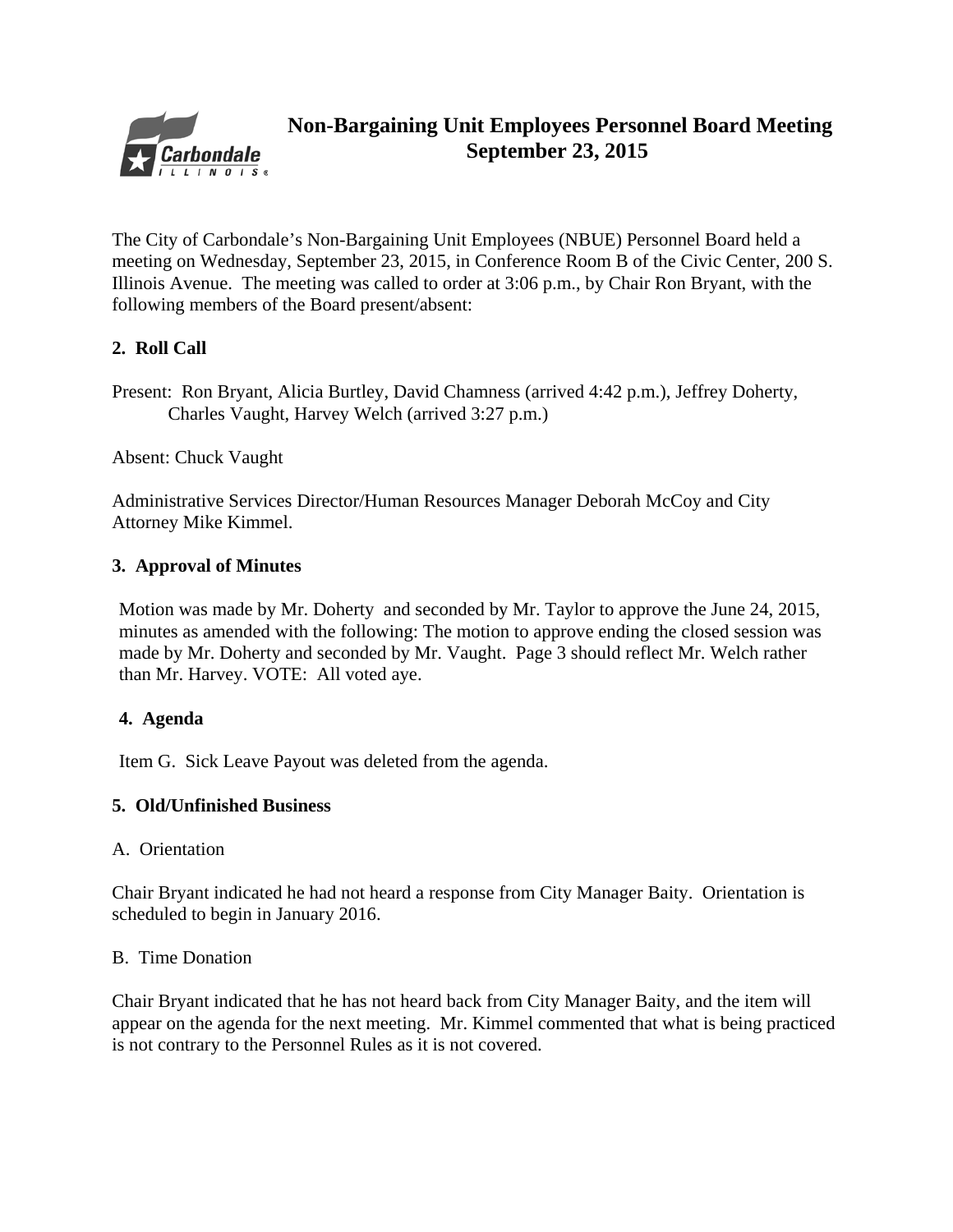Non-Bargaining Unit Employees Personnel Board Meeting September 23, 2015 - Page 2

#### C. Vacation Leave Payout

City Attorney Kimmel distributed a handout regarding vacation leave payout. Employee would be paid each year the amount of vacation above 1-1/2 times the amount of vacation leave that can be earned in that fiscal year. As of May 1, 2016 or thereafter, employees will have the choice, for example, to be paid for the difference between 1-1/2 times and what the employee has, and/or convert all or part to sick leave. The Board will review and decide, at its next meeting, what to present to City Council for consideration. The Board asked City Attorney Kimmel to request that Mr. Davis provide a ballpark of the financial impact of the plan, and whether such a transition should be spread out over a one or two year period for budget purposes. An employee will not be allowed to exceed the vacation cap even when converting to sick leave. Mr. Doherty stated that he would like to see a sentence added to clarify the standard, like "the maximum amount of accumulation will be based on the most recent anniversary date." Further discussion will continue at the next meeting.

#### D. Sick Leave Payout

Sec. 13-3. 8. Termination/Retirement Purchase. A question was asked about the computation of sick leave hours when paid out. The amount is the same no matter which computation is used.

#### E. Funeral/Bereavement Leave

Section 13-8 will be revised to reflect that employees shall be granted three days leave with pay within two weeks of the family member's death. Motion was made by Mr. Doherty and seconded Mr. Taylor to adopt the revised funeral leave policy with the first sentence to read: "Three (3) days with pay, within two (2) weeks of the family member's death, shall be granted an employee to arrange for, travel to, and attend a funeral or comparable services of a ..." VOTE: All voted aye. Mr. Bryant indicated that he would get the changes to the City Manager to submit to the City Council.

#### F. Grievance Procedure/Process/Status

The grievance process was discussed and motion was made by Mr. Doherty and seconded by Mr. Welch to eliminate Step B in the process and remove the Human Resources Manager from Step C. VOTE: Bryant - Present, Burtley - Present, Chamness - Yes, Doherty - Yes, Taylor - Yes, Welch - Yes. Motion carried. Chair Bryant will forward to the City Manager.

Ms. Burtley expressed concern regarding employees who may feel reluctant to come forward due to retaliation or backlash, and it is not addressed in the Personnel Rules and Regulations. It was suggested that a statement be included in the policy section of grievances. Ms. Burtley agreed to bring some examples of statements.

### Non-Bargaining Unit Employees Personnel Board Meeting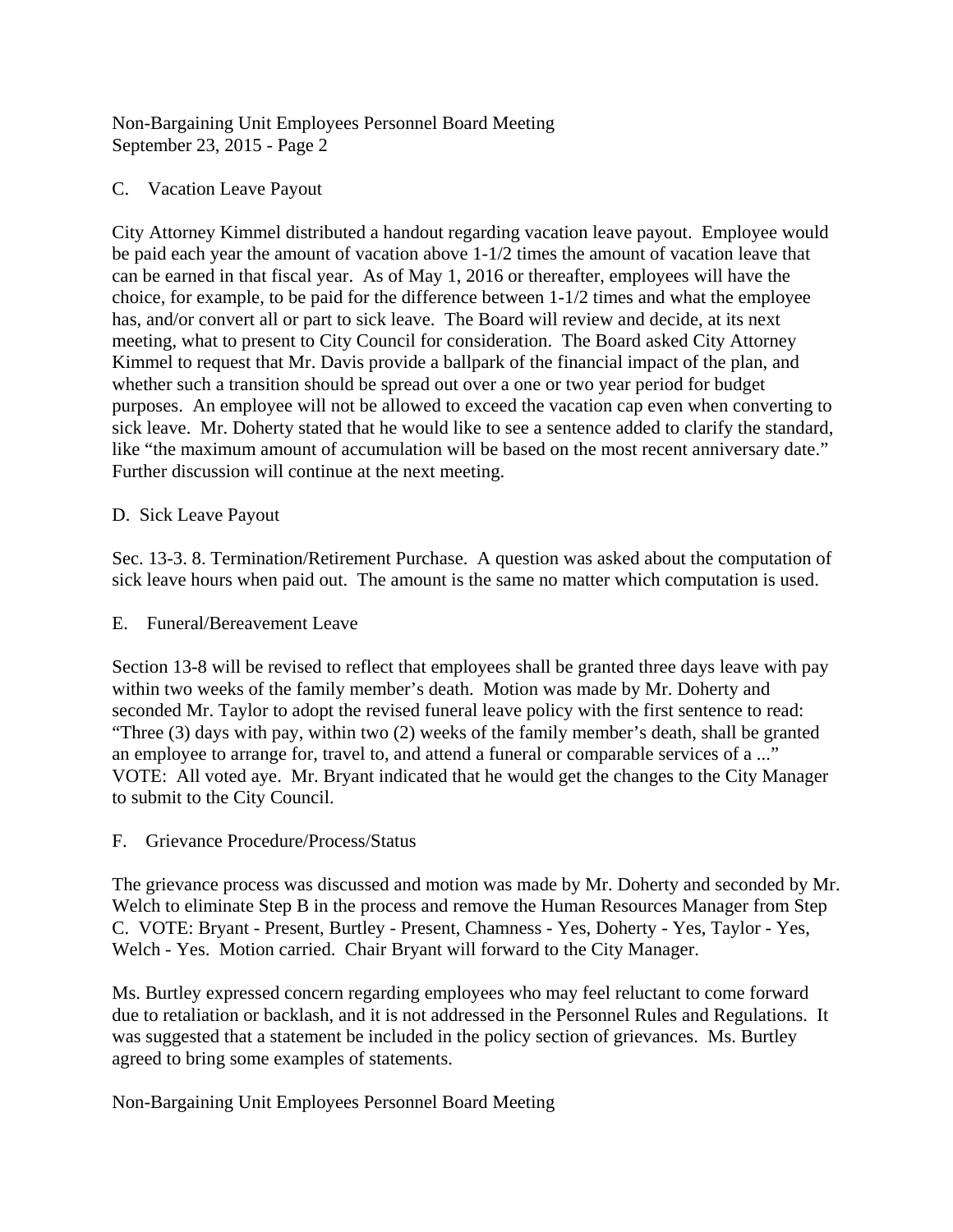September 23, 2015 - Page 3

#### **6. New Business**

Flu Shots - The City's Flu Clinic will be held on October 13, 2015, from 12:00 p.m. - 5:00 p.m.

### **7. Citizens' Comments and Questions**

None

#### **8. ANNOUNCEMENTS**

The next Personnel Board meeting is scheduled for October 28, 2015, 2:00 p.m.

#### **9. ADJOURNMENT**

There being no further business, motion was made by Mr. Welch and seconded by Mr. Chamness to adjourn. Meeting adjourned.

Recorded by Deborah Walton McCoy Administrative Services Director/HR

Approved by the Board: \_\_\_\_\_\_\_\_\_\_\_\_\_\_\_\_\_\_\_\_\_\_

\_\_\_\_\_\_\_\_\_\_\_\_\_\_\_\_\_\_\_\_\_\_\_\_\_\_\_\_\_\_\_\_\_\_\_\_\_\_\_\_\_\_\_\_\_\_\_\_\_

# NON-BARGAINING UNIT EMPLOYEES PERSONNEL BOARD REQUEST FOR ACTION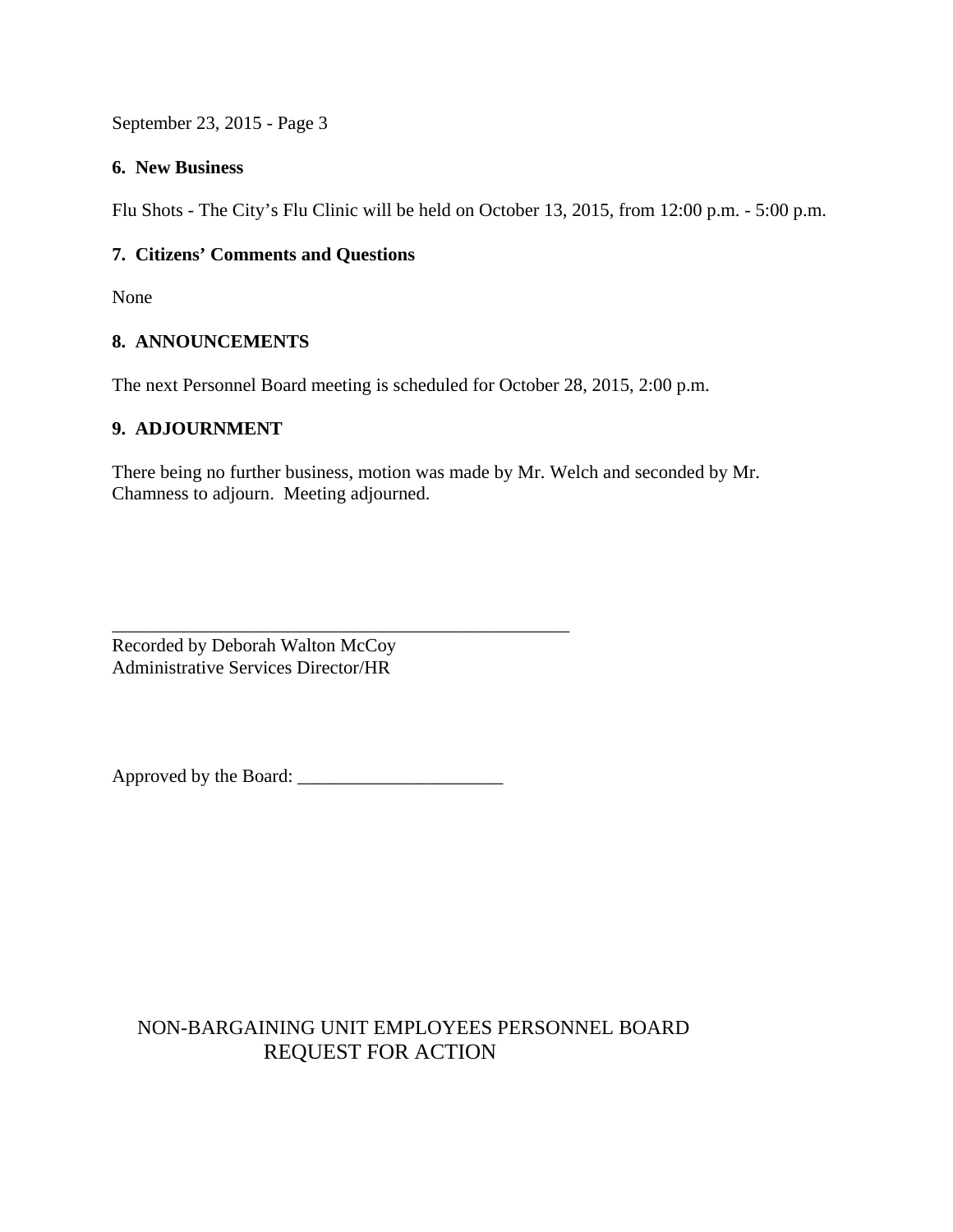DATE: ITEM NO.

Attached are the minutes of the Non-Bargaining Unit Employees Personnel Board's Regular Meeting held on September 23, 2015. Board approval is requested.

\_\_\_\_\_\_\_\_\_\_\_\_\_\_\_\_\_\_\_\_\_\_\_\_\_\_\_\_\_\_\_\_\_\_\_\_\_\_\_\_\_\_\_\_\_\_\_\_\_\_\_\_\_\_\_\_\_\_\_\_\_\_\_\_\_\_

| Motion by: | Second by: |
|------------|------------|
|            |            |

| _<br>- |  |
|--------|--|
|        |  |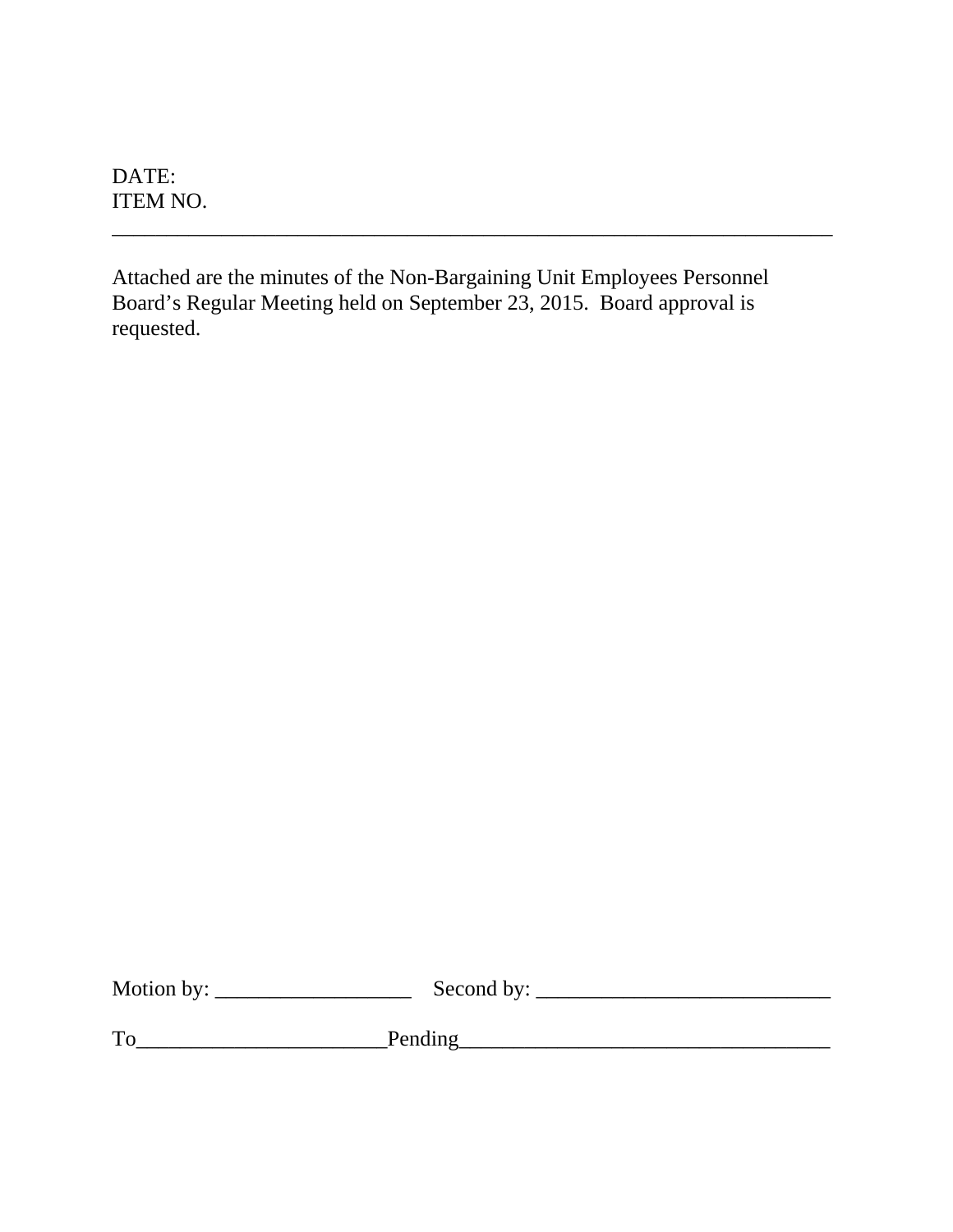

# **MINUTES Preservation Commission Monday, November 16, 2015 City Hall/Civic Center – 7:00 p.m***.*

1. **Roll Call:** Mr. Parkinson called the meeting to order at 7:00 p.m.

**Members Present:** Doherty, Ittner, Sigler, Parkinson, Van Awken and Benedict

**Members Absent:** Clark, Comparato

**Staff Present:** Sergeev

**Guests:** Lee Fronabarger

2. **Approval of Minutes:** Ms. Ittner moved, seconded by Mr. Sigler, to approve the minutes of October 19, 2015.

The motion to approve the minutes passed with a unanimous voice vote.

#### 3. **Communication and Reports:**

a) Educational and Technical Assistance Committee

Ms. Ittner reported that she attended the first meeting to plan the Memorial Day Celebration at Woodlawn Cemetery. She stated that it was a great meeting and that it sounds like the first Memorial Day Celebration will be small and grow larger as the years go on. Ms. Ittner also reported that she has made contact with Susan E. Maycock, author of Architectural History of Carbondale. They talked about Ms. Maycock's desire to donate the pictures used in her book to Carbondale. Ms. Maycock told Ms. Ittner that she would spend the next few months compiling everything. She also credited Ms. Julia Etherton with the development of the book and stated that most the pictures came from Ms. Etherton's personal collection.

b) Nomination and Hardship Committee

Nothing to Review

c) Work Plan Committee

Nothing to Review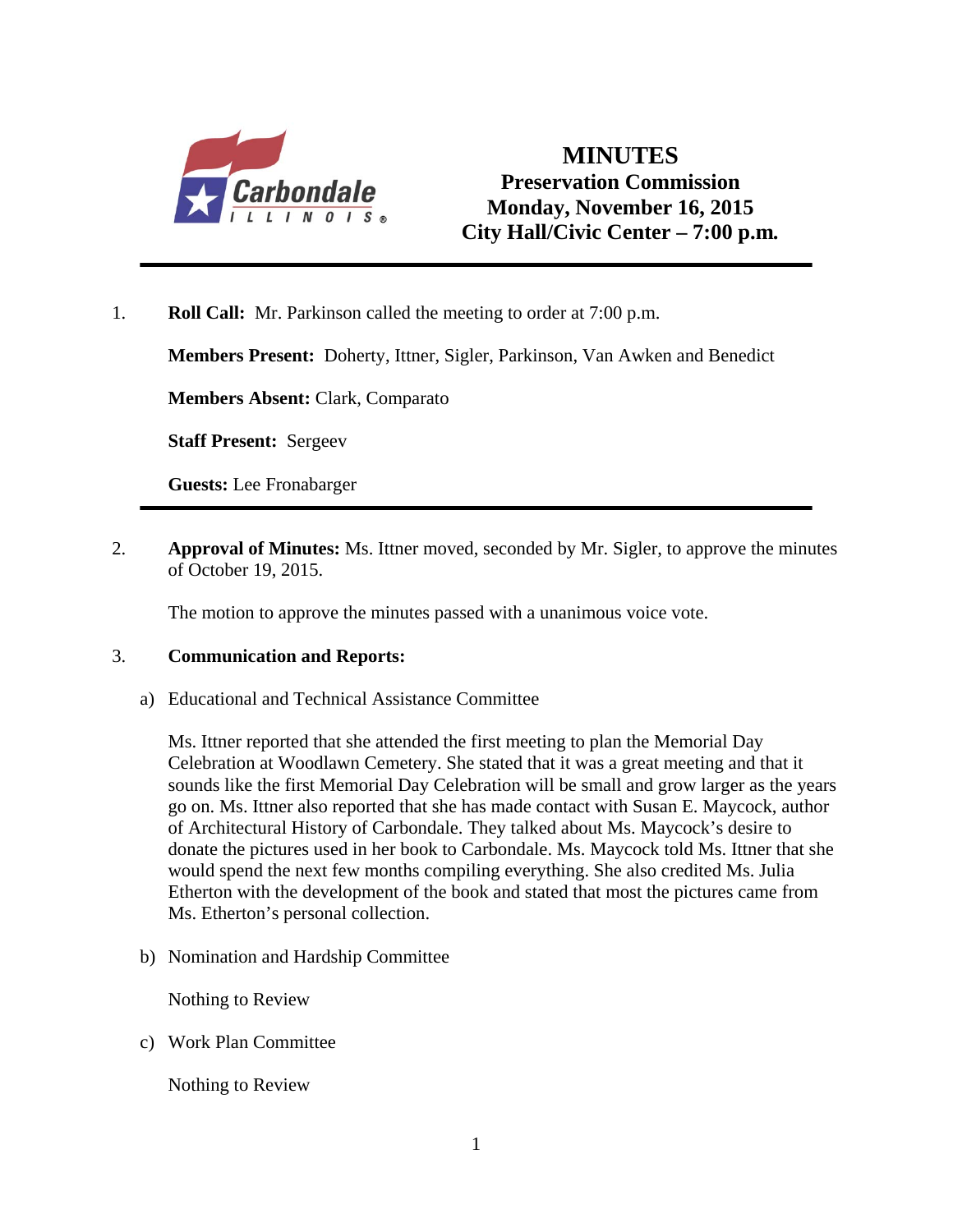d) Certificate of Appropriateness Committee

Nothing to Review

e) Downtown Advisory Committee Report

Mr. Sigler updated the commission about the Draft report that Houseal Lavigne prepared for the DAC to review and make comments. He also stated that they will be given more recommendations at the next meeting on November 18, 2015.

#### 4. **Old Business:**

a) Discussion of Founder's Day Celebration 2016

Mr. Fronabarger said that he has done some research and have found some dessert recipes from the 1800's. He said that he has spoken to some of the local bakeries about prices on baking the recipes. Mr. Fronabarger asked if they planned on charging a fee per-ticket or how the event will be funded.

Ms. Sergeev stated that there is a \$600.00 budget that can be used to help fund the Founders Day Celebration.

Mr. Parkinson stated that being a City Entity there are rules about participating in any fundraiser. Mr. Parkinson also stated that the \$600 budget is to coincide with additional funds not to fund the whole event.

Mr. Fronabarger asked if there has been any movement towards an essay contest.

Mr. Parkinson stated that he has contacted the school and is looking into it.

Mr. Fronabarger stated that he planned on contacting some local banks about donations for an entry scholarship.

Ms. Sergeev mentioned that she has submitted an announcement/invitation to be published in the Communiqué.

Mr. Fronabarger also suggested that someone should reach out to Jackson County because 2016 is also the counties bi-centennial year.

#### 5. **New Business:**

a) Calendar of 2016 meetings

Mr. Van Awken asked if there was a way to move or cancel the August meeting due to the business of the students coming back and school starting back up.

Ms. Ittner mentioned that it did not affect anything August 2015 and that the quorum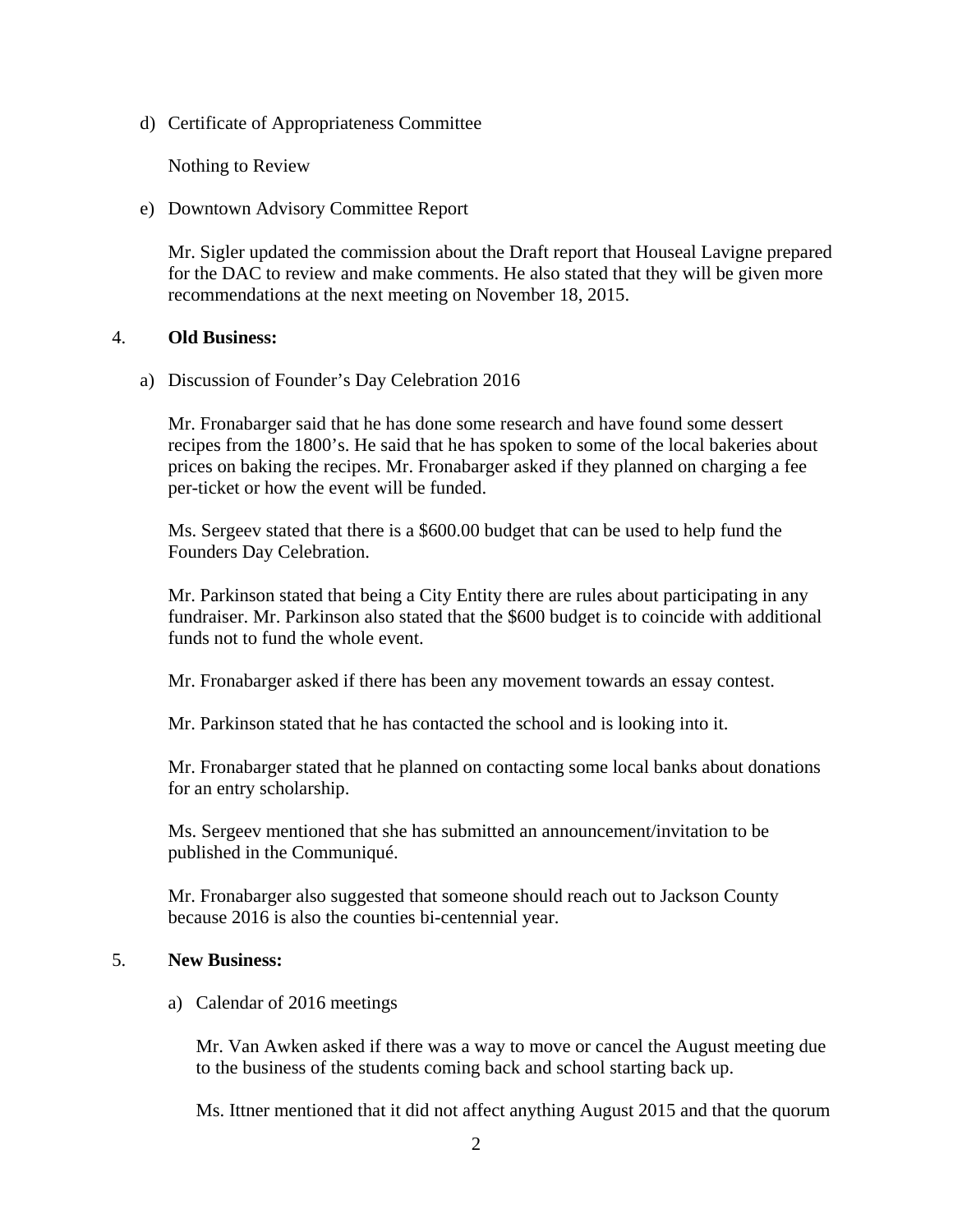was reached without a problem.

Mr. Sigler moved, seconded by Ms. Doherty, to approve the 2016 meetings calendar.

The motion to approve the 2016 meeting calendar passed with a unanimous voice vote.

#### b) Committee Membership

Mr. Parkinson mentioned that the Commission was down a member and that the commission should start thinking about or suggesting a replacement.

Ms. Ittner moved, seconded by Mr. Sigler, to approve the committee membership.

The motion to approve the committee membership passed with a unanimous voice vote.

#### 6. **Comments by the Public, Commission Members or Staff:**

Ms. Sergeev notified the Commission about PC 16-04 because part of the zoned area is on Main Street.

There was a discussion among commissioners about the pros and cons of PC 16-04 being passed or denied.

#### 7. **Adjournment:**

Mr. Parkinson adjourned the meeting at 7:36 p.m.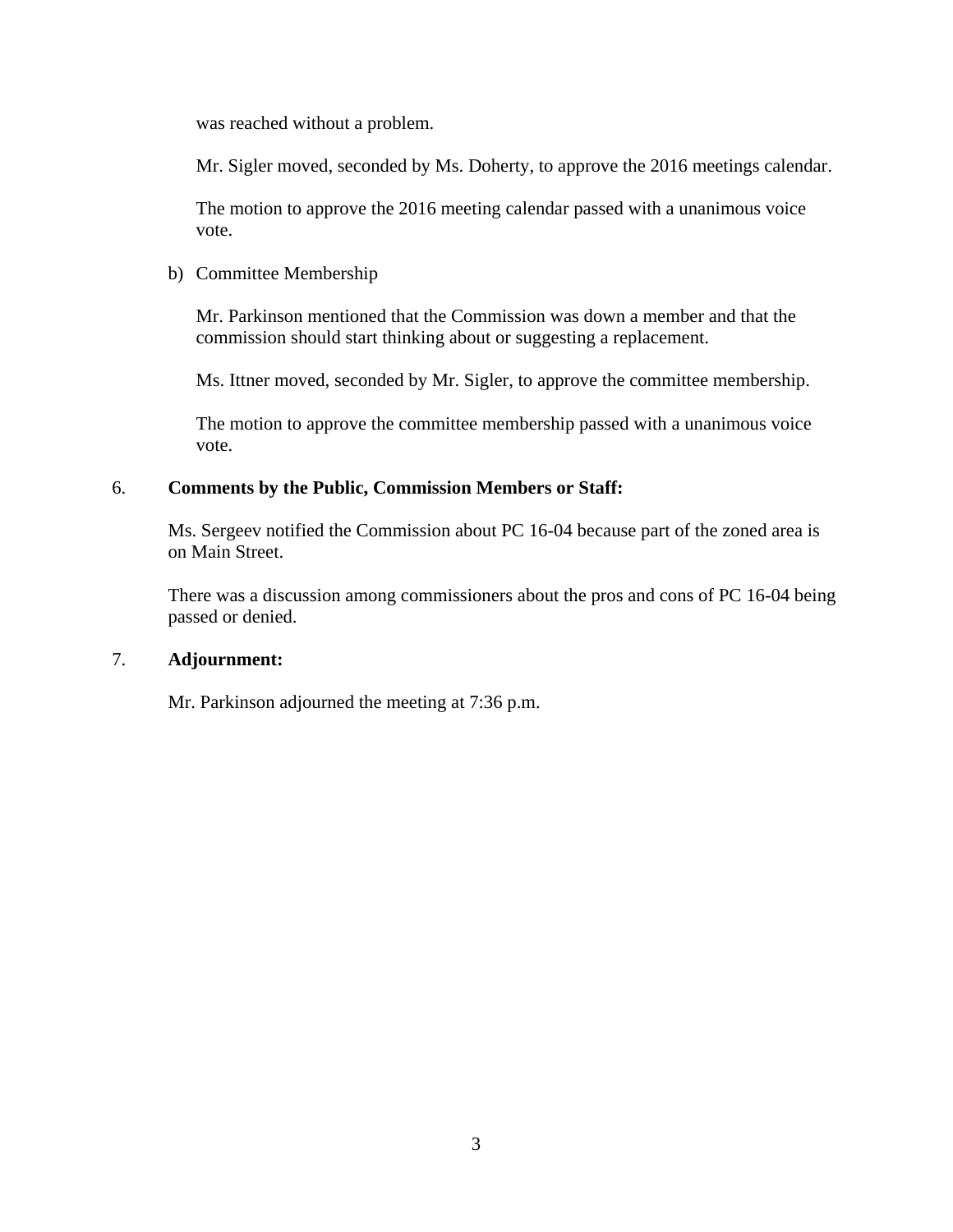# **Carbondale Human Relations Commission**



 Minutes – December 7, 2015 Carbondale Civic Center ~ 5:00 p.m.

**Commissioners Present:** JoshuaKyle Brandon, Joseph Brown, Peg Falcone, Ted Gutierrez, Eric McMillan, Faith Miller, Karriem Shariati, Dora Weaver

**Commissioners Excused**: Diane Daugherty, Jerrold Hennrich

**Study Circle Staff Present:** Sarah Heyer

**Guests Present:** Dave Davis, Peter Lemish, Matthew Nordin, Maurine Pyle, Elius Reed, Diana Brawley Sussman

**Staff Present**: Chief Jeff Grubbs, Staff Intern Courtney Beverly, Commission Secretary Deborah McCoy

\_\_\_\_\_\_\_\_\_\_\_\_\_\_\_\_\_\_\_\_\_\_\_\_\_\_\_\_\_\_\_\_\_\_\_\_\_\_\_\_\_\_\_\_\_\_\_\_\_\_\_\_\_\_\_\_\_\_\_\_\_\_\_\_\_\_\_\_\_\_\_\_\_\_\_\_\_\_\_\_\_\_\_\_\_\_\_\_\_\_

# **CALL TO ORDER**

The meeting was called to order at 5:07 p.m. by Vice Chair Brown with roll call and introductions.

# **MINUTES**

Motion was made by Commissioner McMillan and seconded by Commissioner Miller to approve the minutes of the November 2, 2015 meeting with the following corrections: 1) Chair Hennrich should be shown as present for the meeting, and 2) correction to the NVCP report on Page 3 (first paragraph) to indicate New Mexico rather than Mexico. Motion carried.

# **ANNOUNCEMENTS**

| December                 | Carbondale Public Library collecting toys for the Women's Center                              |
|--------------------------|-----------------------------------------------------------------------------------------------|
| Friday, December 11      | Toy Drive, Morris Library Foyer, 2:00-4:00 p.m., sponsored by<br>Beta Theta Pi                |
| Saturday, December 12    | Ivas John Christmas Concert at Shryock Auditorium with proceeds to the<br>Splash Park project |
| Friday, December 25      | Annual Christmas Dinner, St. Francis Xavier Church, 12 noon – 2:00 p.m.                       |
| Sunday, January 17, 2016 | 16 <sup>th</sup> Annual Martin Luther King Celebration, 4:00 p.m.,<br>Carbondale Civic Center |

# **ISSUES**

# *Public Education/HRC Website*

Commissioner Shariati commented that the HRC brochure has been a valuable resource for outreach.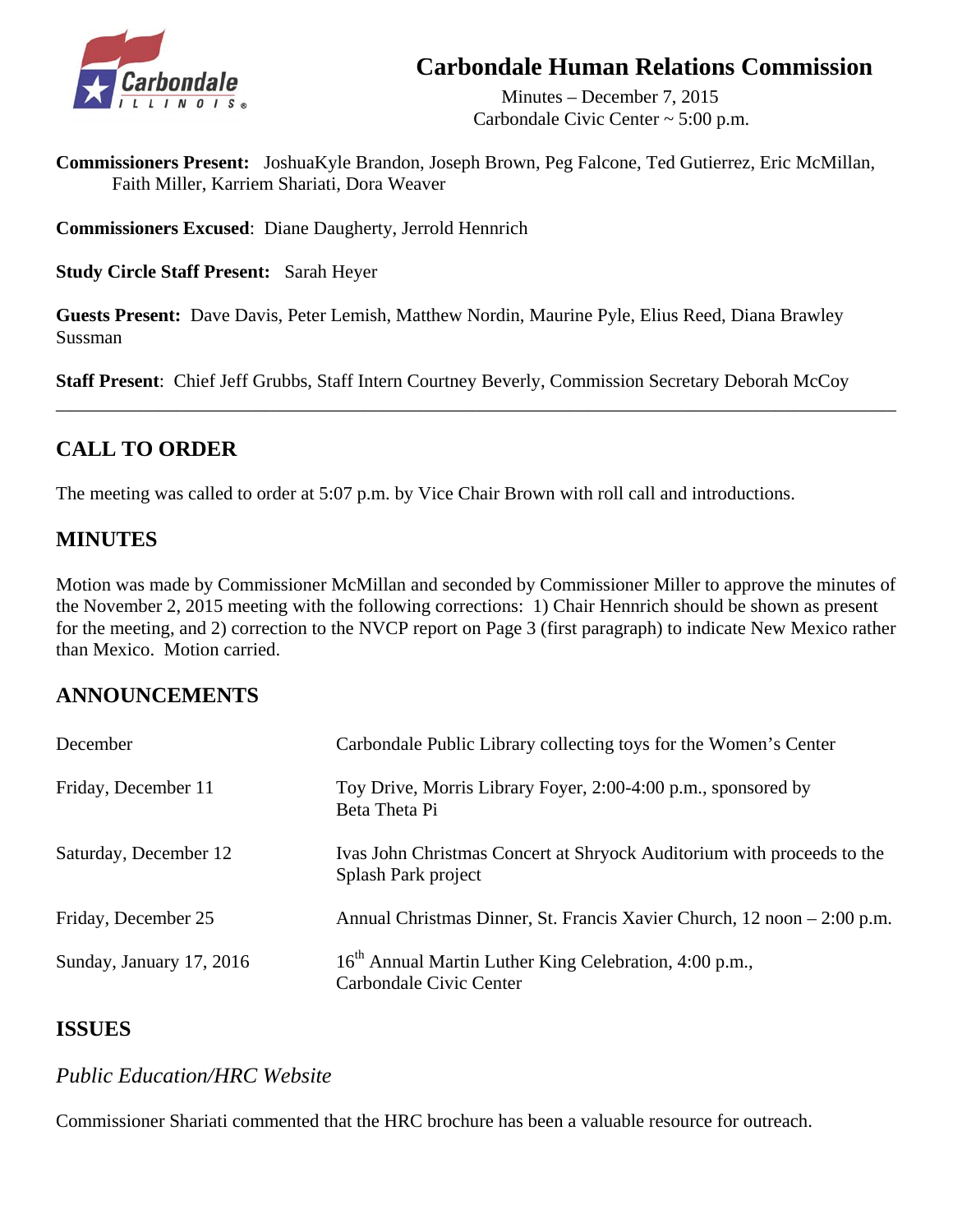HRC Meeting Notes - Page 2 December 7, 2015

## *Public Forums/Events – Community Policing*

Commissioners shared some of the feedback from the discussions that took place at their assigned tables (see attached summary). Chief Grubbs reported that he shares the majority of the feedback indicated in the summary, appreciates the way the Commission organized the forum, and that his officers felt it was a successful endeavor. Commissioner Falcone will prepare recommendations based on the summary and the feedback provided at this meeting.

Commissioner Brandon commented that the tentative date for the Carbondale & Campus Community Forum is Thursday, March 3, 2016, 6:00-8:00 p.m. Commissioners emphasized that the topics should be related to the mission of the HRC, and focus on police and community/campus relations. Commissioners were also reminded that the HRC is an advisory group to the City Council.

### *Annual Report*

The Report has been forwarded to the City Council and City Manager.

### *Racial Taboo*

 The film was shown at the Carbondale Public Library on Wednesday, December 2 at 5:30 p.m. Responses from Commissioners included they learned some things, particular segments may be uncomfortable for some viewers, and there was nothing new regarding the information, but helpful in terms of the outcomes. The film will be shown at the Varsity Theater on January 31, 2016, 3:00 p.m. Commissioner Brandon commented that a showing on campus would be meaningful as well.

### **Public Comments**

Mr. Reed commented on the accident that occurred at Reed Station Road & Hwy 13.

# **PROCESS ASSESSMENTS**

### *Neighborhood Action Group*

 Coordinator Heyer reported that the Neighborhood Alliance meeting will be held Saturday, January 23, 2015, First United Methodist Church, 9:30 a.m., and Commissioners Daugherty and Shariati will facilitate the meeting. The Group has been reviewing zoning ordinances and has concern that there is inconsistency between the ordinances and what is in the Comp Plan that was revised a couple of years ago.

### *Non-Violent Carbondale Project*

 Ms. Sussman distributed the Charter for Compassion brochure and a draft resolution to be submitted to the City Council for consideration. She indicated that groups and individuals have been working on meeting the requirements of a Compassionate City for five years. Commissioner Falcone suggested that the second WHEREAS from the bottom of the page be revised to read, "WHEREAS, the Carbondale community is known

 HRC Meeting Notes - Page 3 December 7, 2015